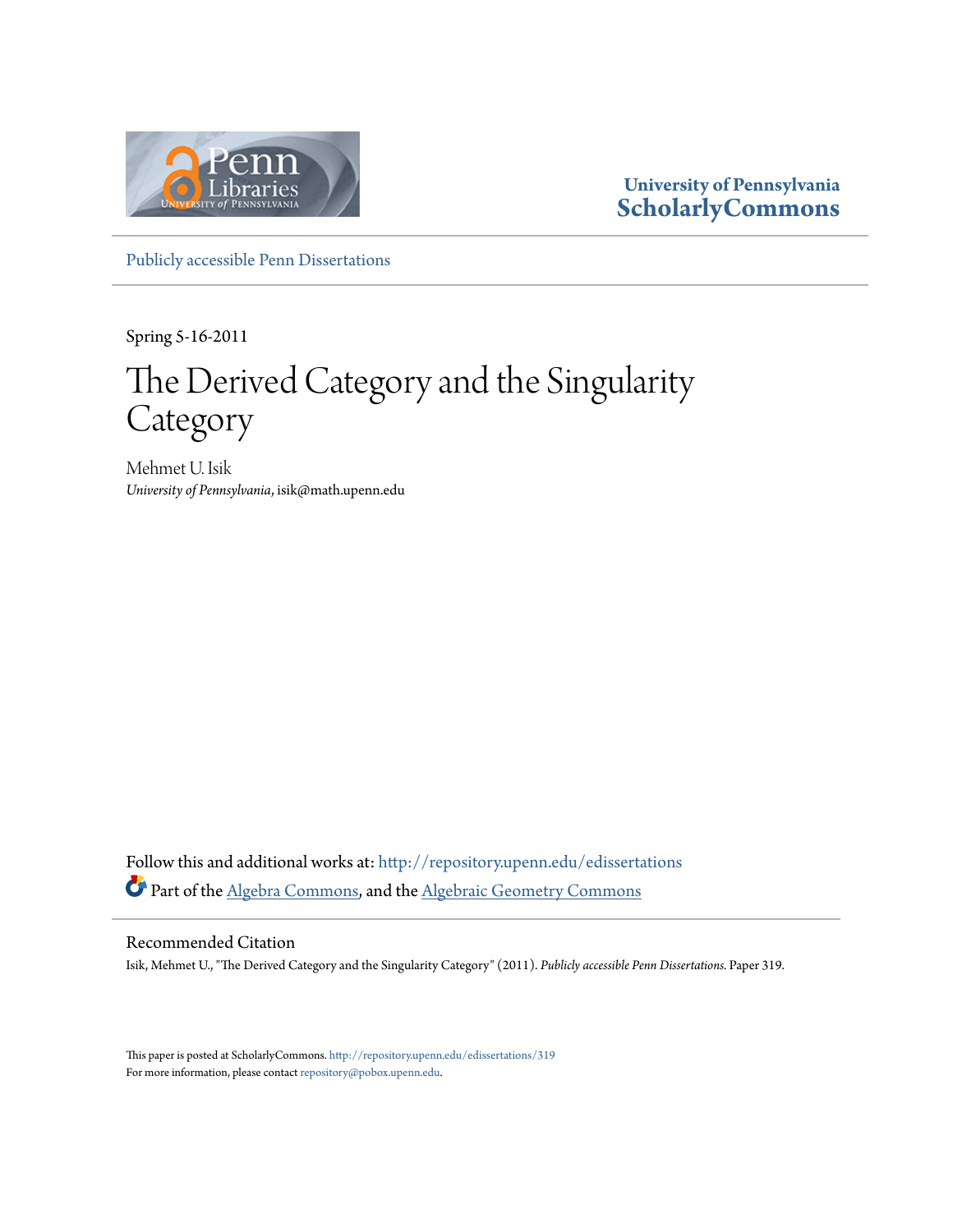#### The Derived Category and the Singularity Category

#### **Abstract**

We prove an equivalence between the derived category of a variety and the equivari- ant/graded singularity category of a corresponding singular variety. The equivalence also holds at the dg level.

**Degree Type** Dissertation

**Degree Name** Doctor of Philosophy (PhD)

**Graduate Group** Mathematics

**First Advisor** Tony Pantev

**Subject Categories** Algebra | Algebraic Geometry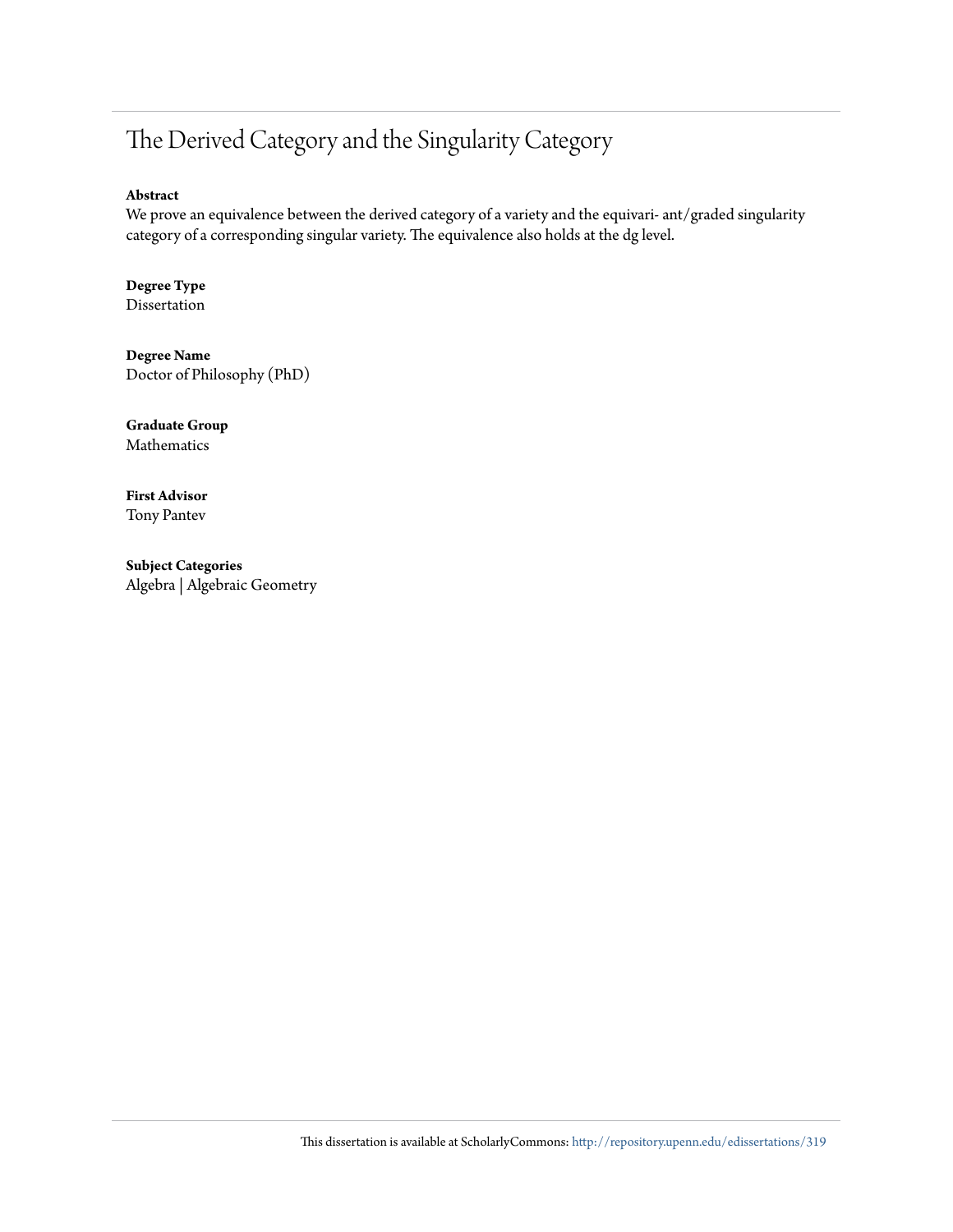#### The Derived Category and the Singularity Category

Mehmet Umut Isik

A Dissertation

in

#### Mathematics

Presented to the Faculties of the University of Pennsylvania in Partial Fulfillment of the Requirements for the Degree of Doctor of Philosophy

#### 2011

Tony Pantev, Professor of Mathematics Supervisor of Dissertation

Jonathan Block, Professor of Mathematics Graduate Group Chairperson

Dissertation Committee Jonathan Block, Professor of Mathematics Ron Donagi, Professor of Mathematics Tony Pantev, Professor of Mathematics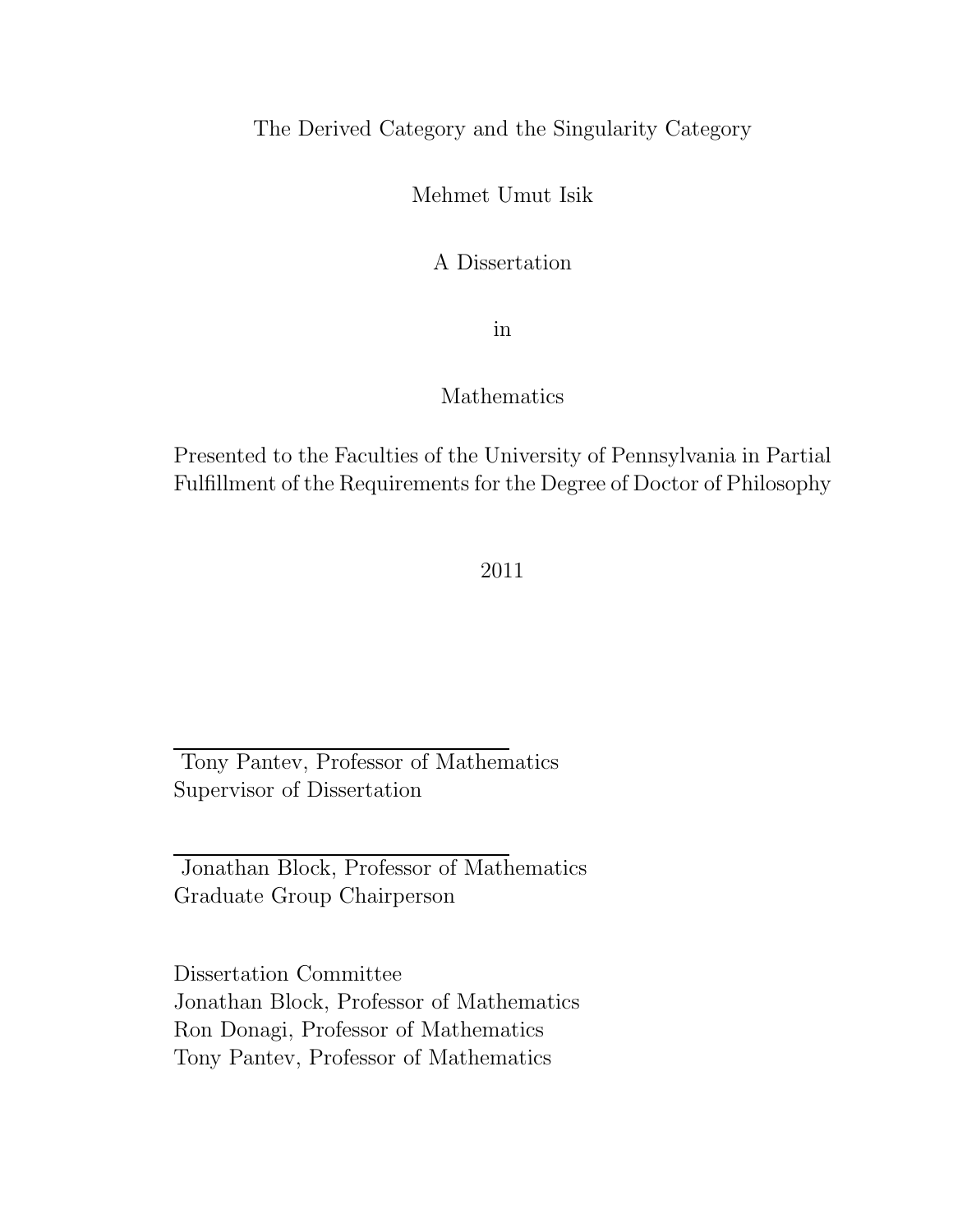## Acknowledgments

I would like to start by expressing my deep gratitude to my advisor Tony Pantev for his guidance, ideas and support during my studies. He has given me all the attention I needed in every stage and has been a true source of knowledge and inspiration. It has been a tremendous opportunity to be his student and a pleasure to be working with him.

I am deeply grateful to my parents Nazik Isik and Yusuf Isik for their support in all my endeavors. Their love, care and encouragement give me strength, while their work ethic is an example to me. I would also like to thank all the members of my family for caring for me, especially my sister Esin, whose friendship is very special to me, and my brother Dogan who has been there for me through his own busy life, and my aunt Zeynep Atikkan for inviting me to visit her in Philadelphia which led me to finally come and study here and for many good times.

I would like to thank the Penn Mathematics Department for the opportunity to study here. I appreciate the chance to have learnt from this vibrant community of faculty and fellow graduate students.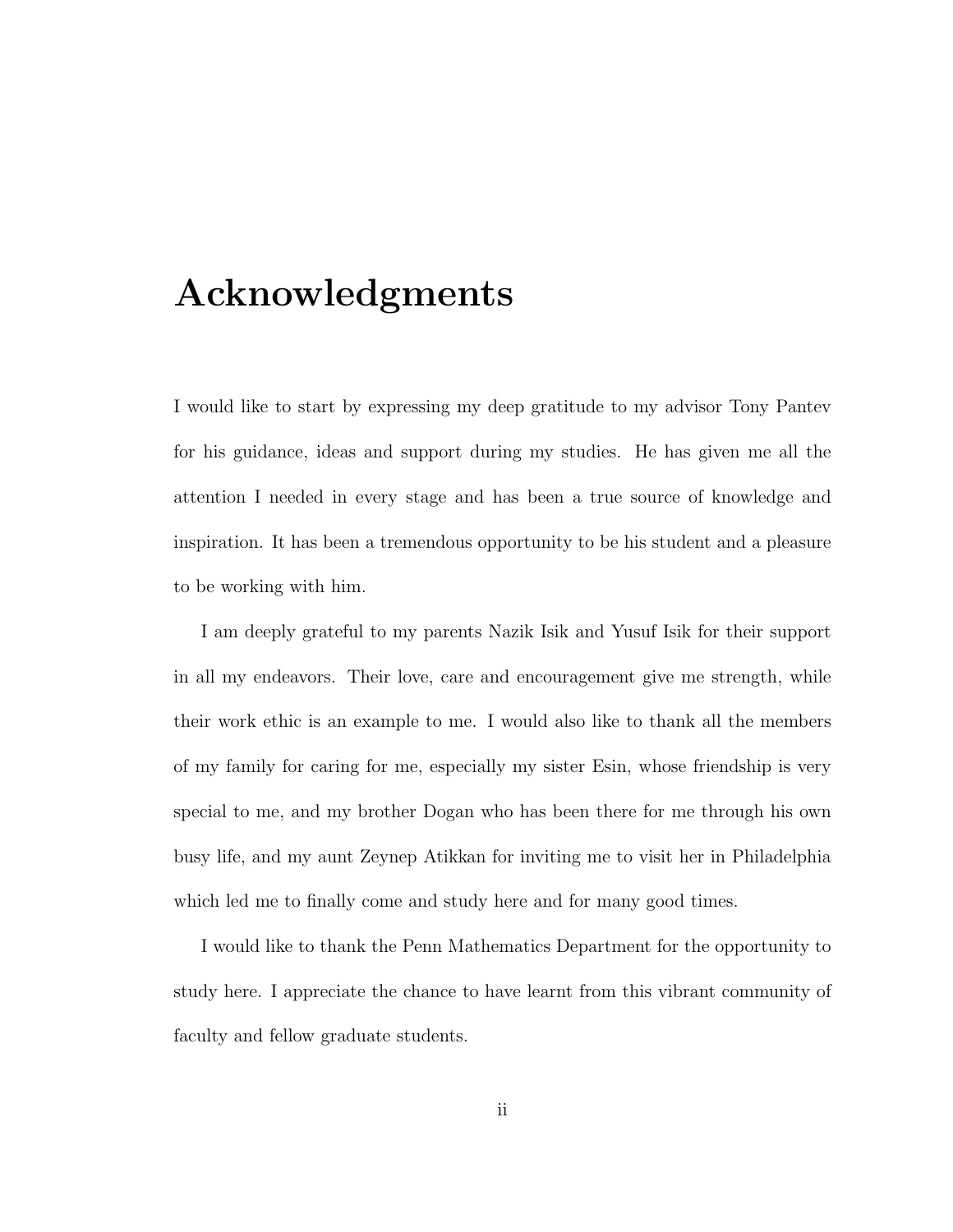I would like to thank the committee members Jonathan Block and Ron Donagi and Tony Pantev. I would also like to thank Jonathan Block, Angela Gibney and Tony Pantev for being in my oral exam committee and spending time going through interesting problems with me.

I would like to thank Vladimir Baranovsky for giving me inspired ideas. While working on the research project presented in this thesis, I also greatly benefited from various discussions with Bernhard Keller, Dima Arinkin, Eric Sharpe, Ludmil Katzarkov, Matt Ballard, Murray Gerstenhaber, Dragos Deliu, Toby Dyckerhoff, Pranav Pandit, Sasha Kuznetsov, Joel Kamnitzer, Ragnar-Olaf Buchweitz, David Favero, Patrick Clarke and I am sure others. I would like to thank Joel Kamnitzer additionally for inviting me to the University of Toronto to present this work.

I would like to take this opportunity to also express my gratitude to the members of the Bilkent University Mathematics Department, where I received my basic mathematics education, especially Mefharet Kocatepe, Aurelian Gheondea, Lawrence Barker, Metin Gurses; and also Richard Elman at UCLA and Burt Totaro at University of Cambridge. I would like to especially thank Ergun Yalcin at Bilkent and Terence Tao at UCLA for taking extra time to teach me during my undergraduate studies.

I would like to thank the staff members at the Penn Mathematics Department, Janet Burns, Monica Pallanti, Paula Scarborough and Robin Toney. I always appreciate their attentiveness, friendliness and general positive attitude.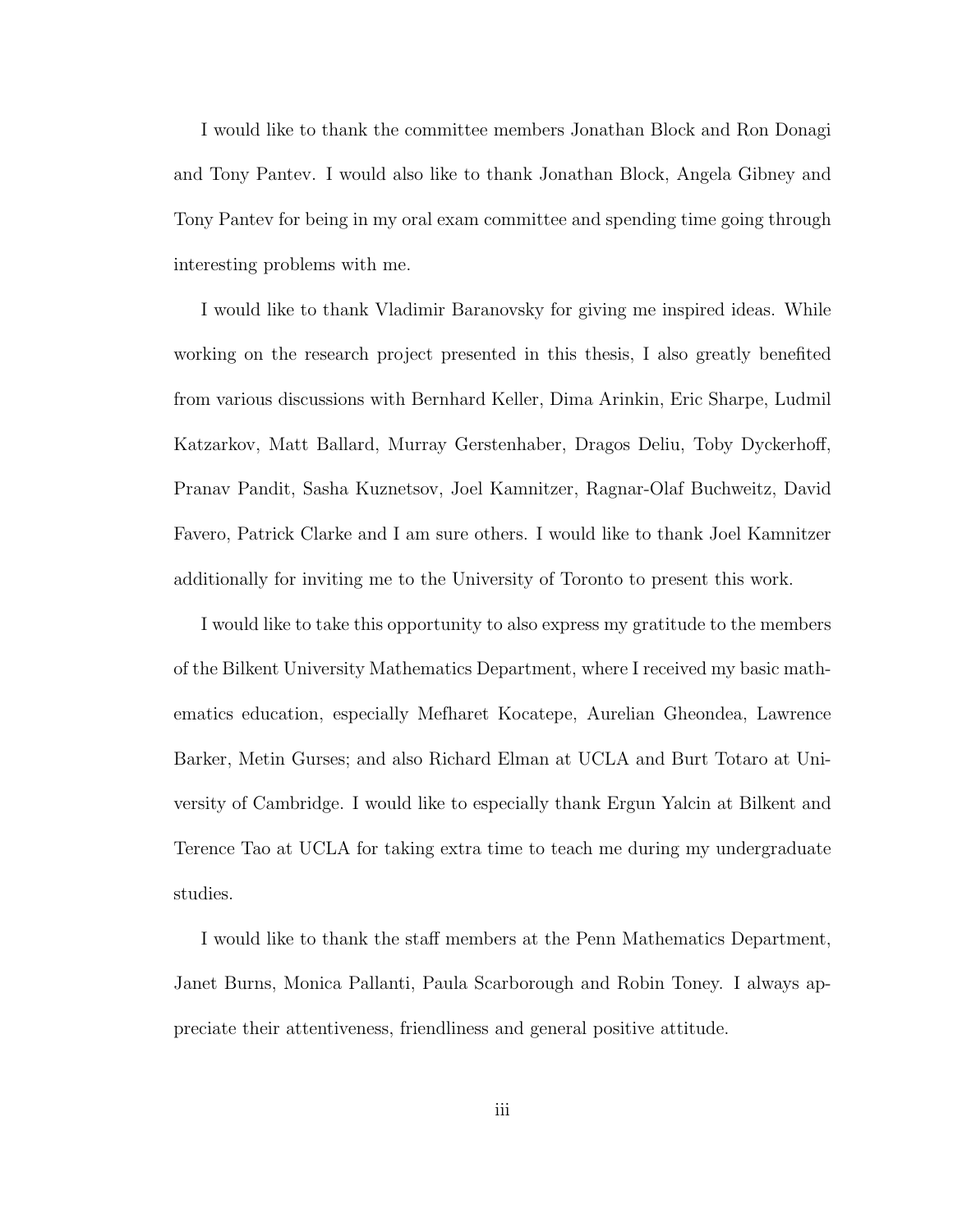I have had an awesome time in Philadelphia, and it would not have been so without the dear friendship of Dragos Deliu, Toby Dyckerhoff, Pranav Pandit, Ricardo Mendes, Aaron Smith, Alberto Garcia-Raboso, my office mates Ting Chen and Harsha Reddy, David Favero, Jen Hom, Collin Diemer; and also Fazil Pac and Selman Erol for many many good times.

Finally, I would like to thank my girlfriend and companion Stephanie Jakus for being so caring, supportive and lovely all the time.  $\heartsuit$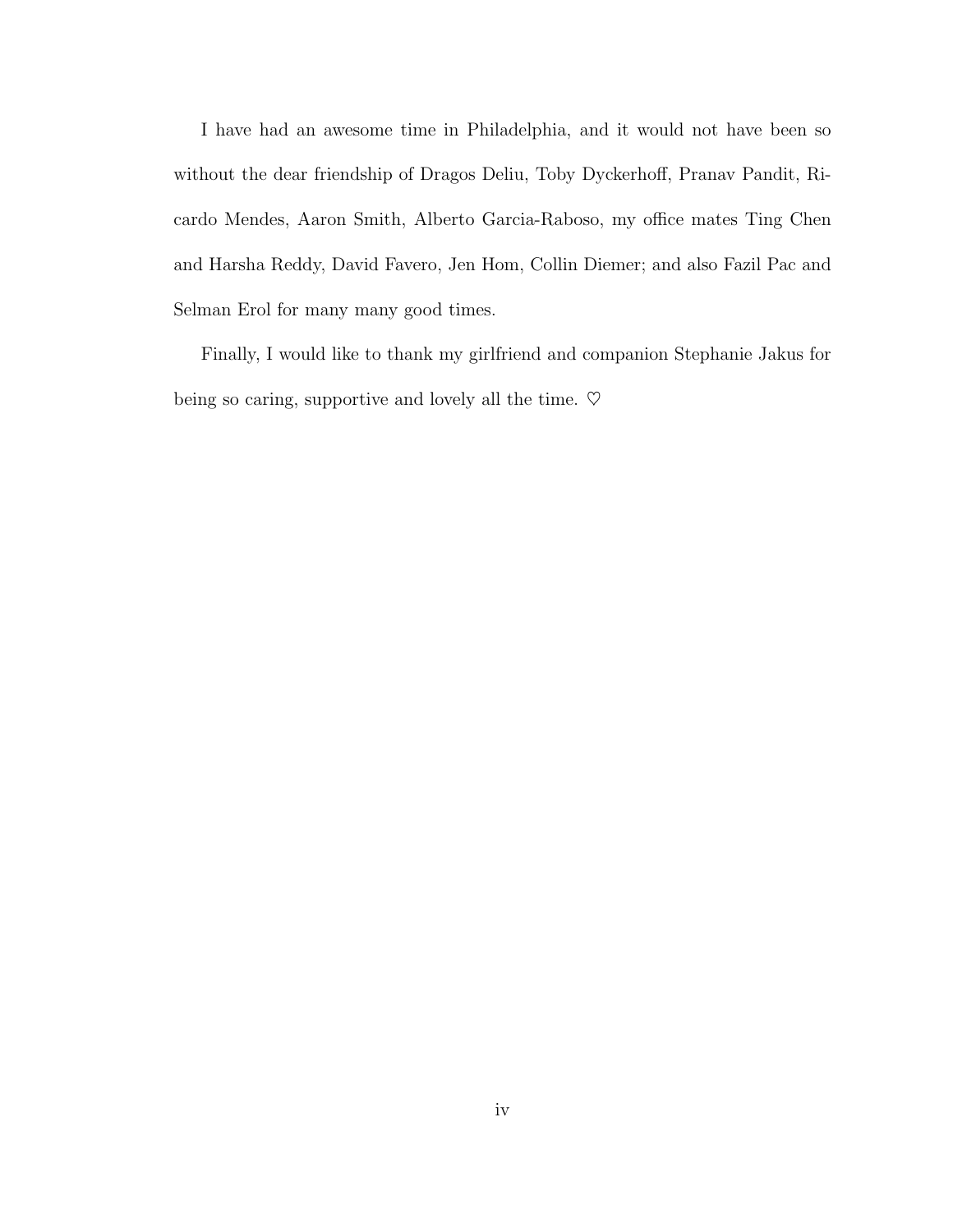#### ABSTRACT

The Derived Category and the Singularity Category

Mehmet Umut Isik

Prof. Tony Pantev, Advisor

We prove an equivalence between the derived category of a variety and the equivariant/graded singularity category of a corresponding singular variety. The equivalence also holds at the dg level.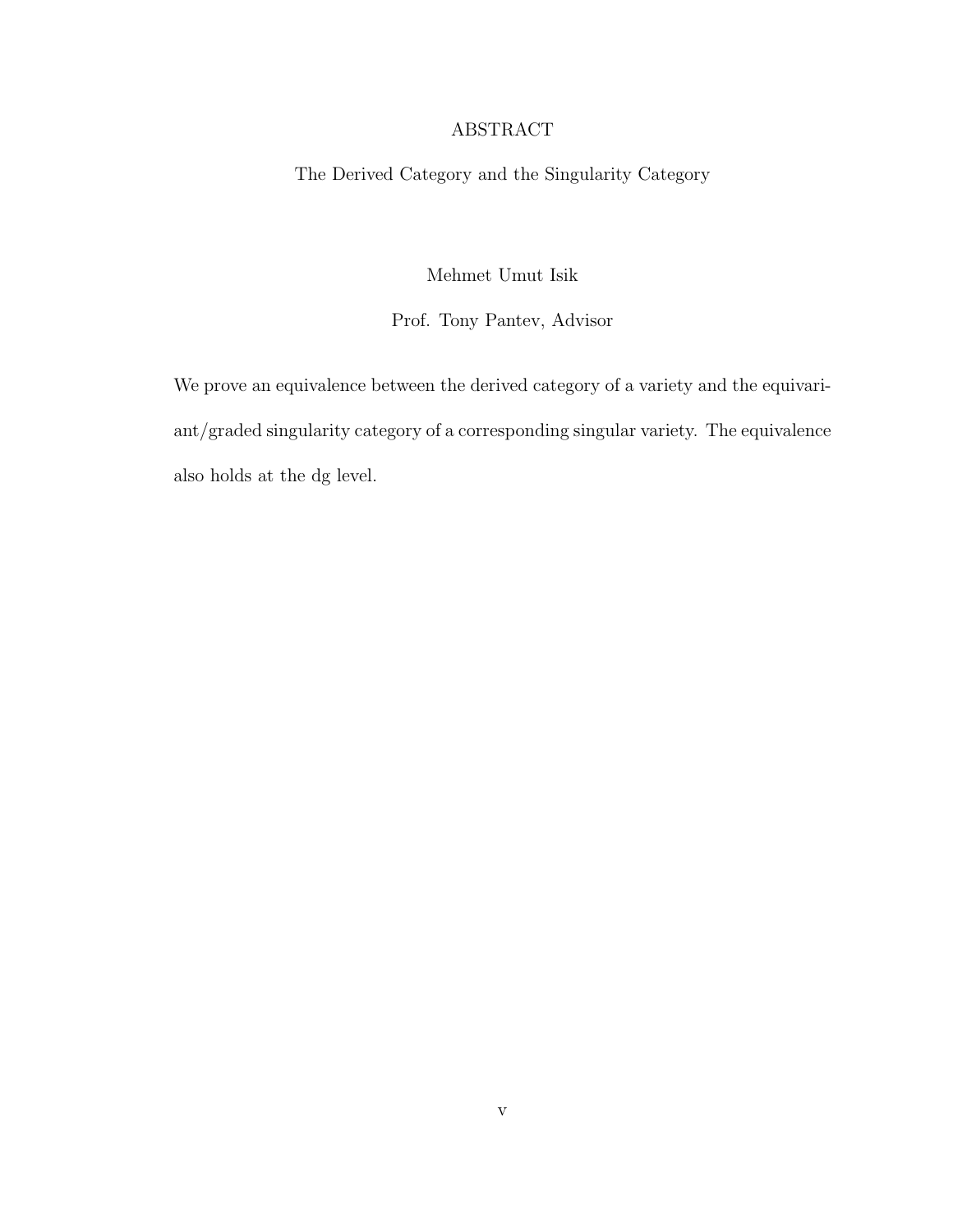## **Contents**

| 1 Introduction                                                     |    |
|--------------------------------------------------------------------|----|
| 2 Sheaves of DG-Algebras and Modules                               | 7  |
| 3 Koszul Duality                                                   | 15 |
| 4 The Equivalence of the Singularity Category and the Derived Cat- |    |
| egory                                                              | 19 |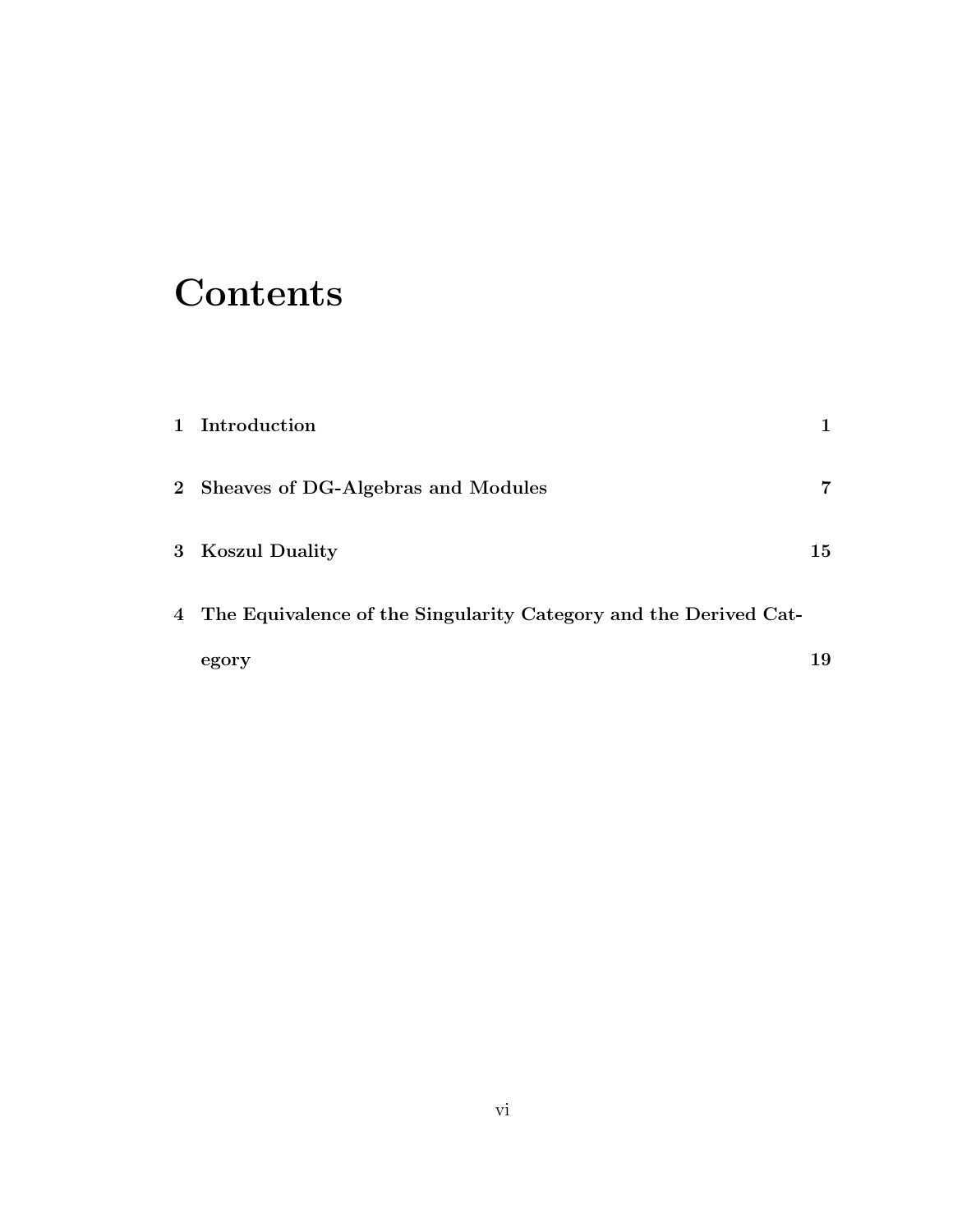## Chapter 1

## Introduction

Let *Y* be a smooth variety over a field *k*. An object of consideration is the bounded derived category  $D^b(Y)$  of coherent sheaves on Y. For a singular variety Z, one can also consider the quotient of  $D^b(Z)$  by the full subcategory of perfect complexes. This quotient, denoted  $D_{sg}(Z)$  is called the singularity category. When  $Z$  is smooth with enough locally free sheaves, all bounded complexes of coherent sheaves are quasi-isomorphic to perfect complexes, so  $D_{sg}(Z)$  is trivial in this case. In the presence of a *k*×-action or induced grading on the structure sheaf, one also considers a *k*×-equivariant or graded version of the singularity category, namely the categories  $D_{sg}^{k^{\times}}(Z)$  or  $D_{sg}^{gr}(Z)$ .

The main result of this thesis is an equivalence between the derived category of any variety which is the zero scheme of a section of a vector bundle on a smooth variety, and the *k*×-equivariant/graded singularity category of a corresponding singular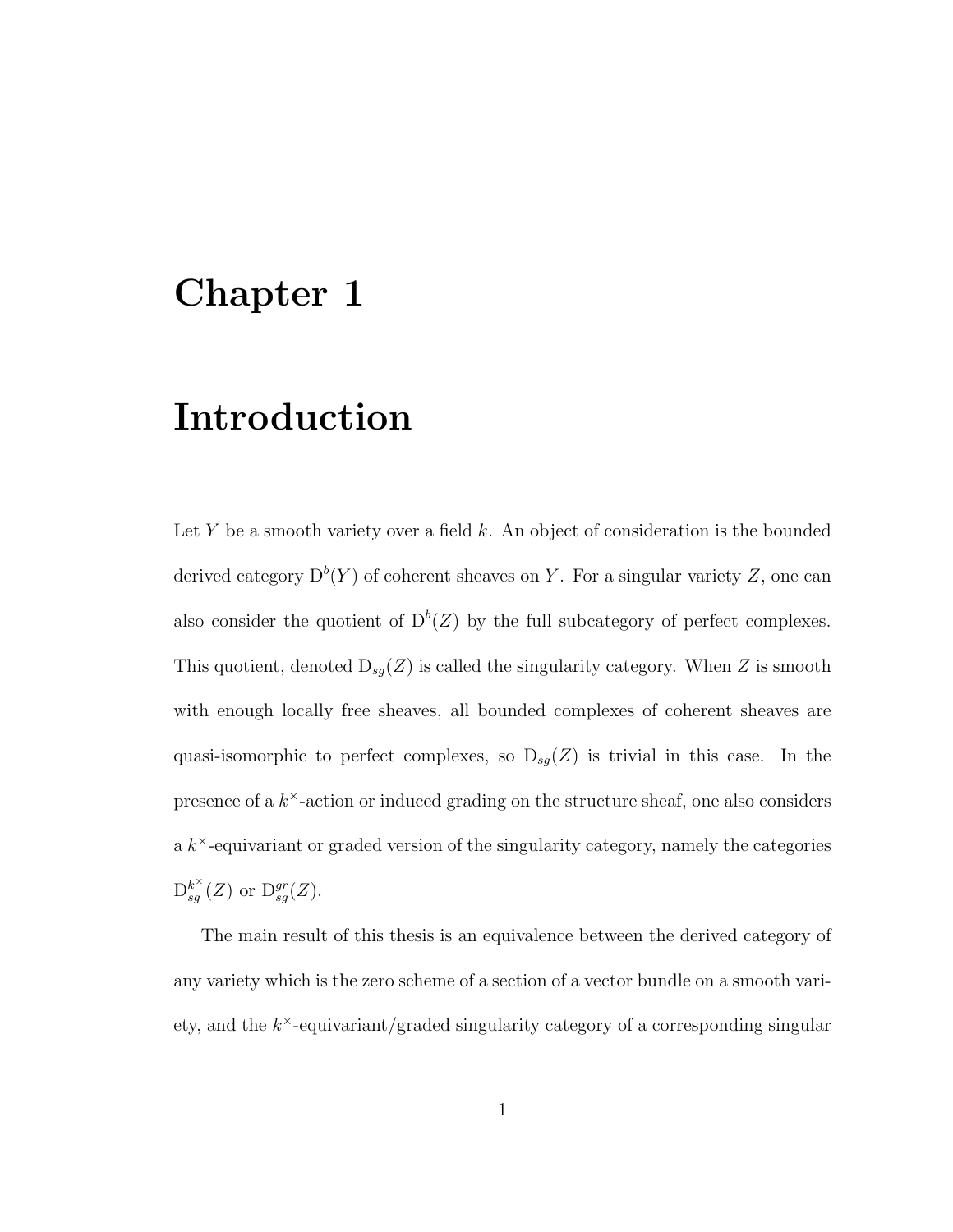variety *Z* which we now describe.

The singular variety *Z* depends on the expression of *Y* as the zero scheme of a regular section  $s \in H^0(X, \mathcal{E})$  of a vector bundle *E* with sheaf of sections  $\mathcal{E}$  on a smooth variety *X*. Let  $\pi : E \to X$  be the projection map. Let  $W : E^{\vee} \to k$  be the function on the total space of the dual vector bundle  $E^{\vee}$  induced by the *s*, i.e. the pairing of the pullback of *s* to  $E^{\vee}$  with the tautological section of the pullback  $\pi^* \mathcal{E}^{\vee}$ . Let  $Z = W^{-1}(0) \subset E^{\vee}$  be the zero locus of this function. *Z* has a dilation action of  $k^{\times}$  coming from the one on  $E^{\vee}$ . We prove that there is an equivalence of triangulated categories:

$$
\mathcal{D}^b(Y) \cong \mathcal{D}_{sg}^{k^{\times}}(Z).
$$

By the results of V. Lunts and D. Orlov on uniquess of enhancements of triangulated categories to differential graded (dg) categories [LO10], this equivalence induces a quasi-equivalence between dg enhancements of the triangulated categories above. In particular, there is a quasi-equivalence

$$
\mathcal{D}^b(Y) = \mathcal{D}_{sg}^{k^{\times}}(Z)
$$

between the dg category of complexes of coherent sheaves over *Y* and the *k*× equivariant dg singularity category of Z.

In topological string theory, the bounded derived category of coherent sheaves  $D^{b}(Y)$  apprears as the category of B-branes in a nonlinear sigma model with target Y. The  $\mathbb{C}^{\times}$ -equivariant singularity category appears (via the equivalence to the category of matrix factorizations, which is proven in the affine case in [Orl04]) as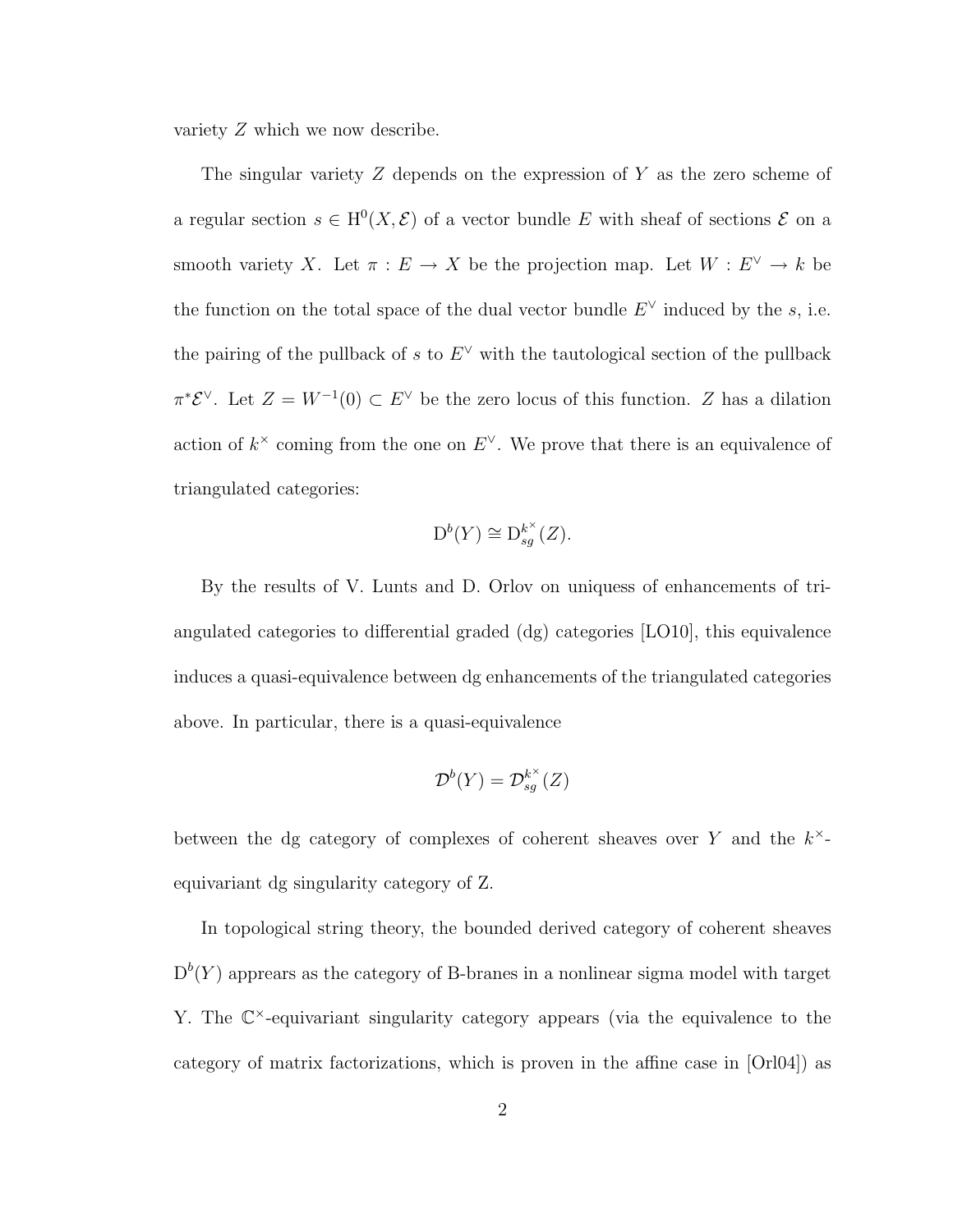the category of B-branes in a Landau-Ginzburg theory. In this language, our main result can be expressed as a correspondence between D-branes of type B in a nonlinear sigma model with target *Y* and D-branes of type B in a Landau-Ginzburg model  $(E^{\vee}, W)$ . It had been conjectured that this correspondence existed as these two theories are related by renormalization group flow. A similar result should also hold for the categories of A-branes, namely the derived Fukaya category of *Y* and the Fukaya-Seidel category of (*E*∨*, W*).

Another motivation for this work is the philosophy of derived noncommutative geometry. The idea of this approach to geometry is to replace all geometric constructions on a space *X* by constructions on the dg category of sheaves of modules on *X* in order to allow one to do geometry with dg-categories that do not come from a space. (see, for example, [KKP08]) The equivalence above is therefore an equivalence between these two objects considered as two non-commutative spaces in this sense.

We would like to mention some relations with other works. The construction of the singular variety *Z* is similar to the construction in [Orl06] where it is proven (Theorem 2.1 *loc. cit.*) that  $D_{sg}(\mathbb{P}(Z)) \cong D_{sg}(Y)$ . It is not immediately clear, however, whether the equivalence we construct gives the same functor as *loc. cit.* after taking the appropriate Verdier quotients.

In the work of V. Baranovsky and J. Pecharich [BP10], our equivalence is used in an application of a theorem on how Fourier-Mukai equivalences of DM stacks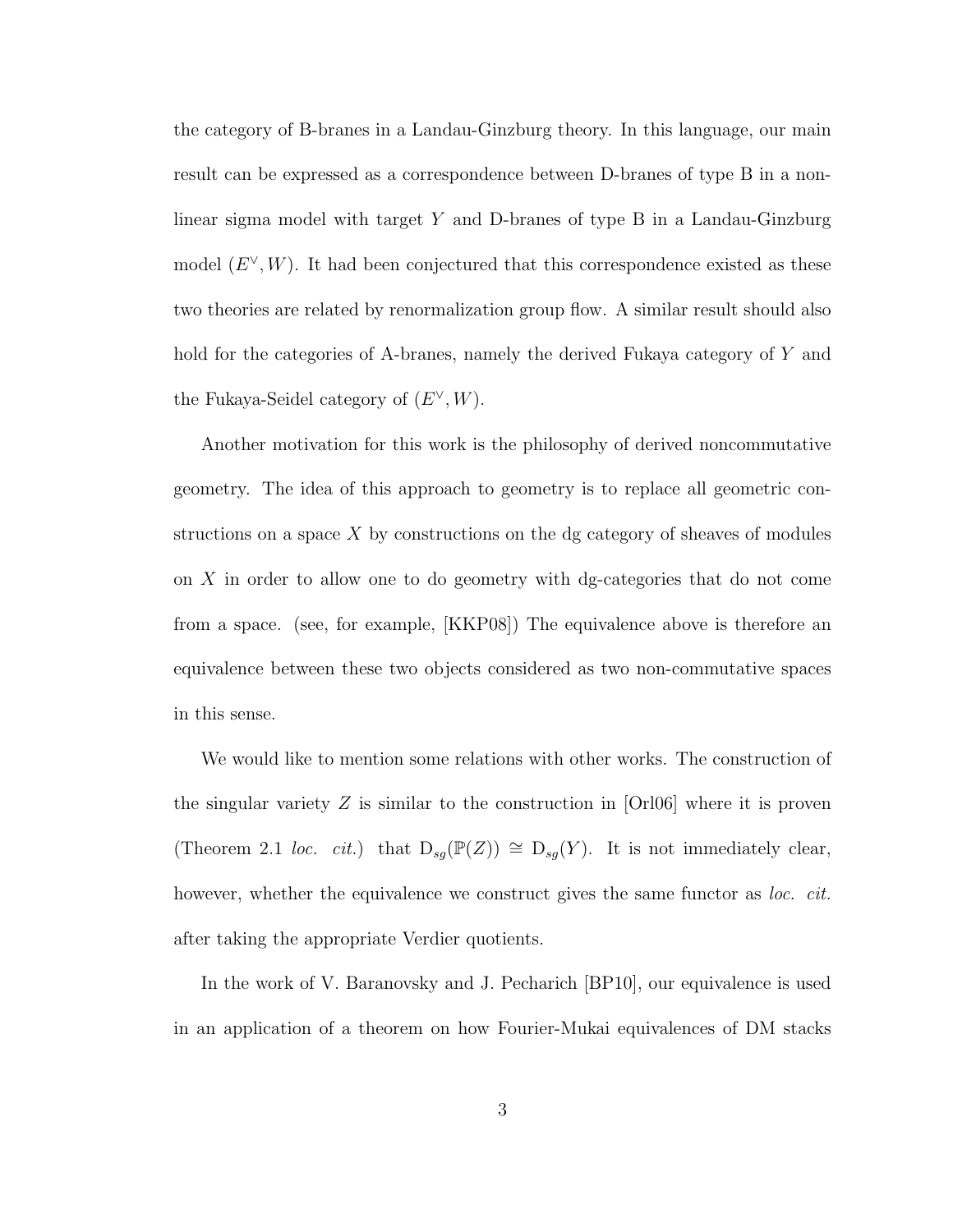over  $\mathbb{A}^1$  give equivalences of the singularity categories of the singular fibres; the application provides a generalization of a theorem of Orlov [Orl05] on the derived categories of Calabi-Yau hypersurfaces in weighted projective spaces to products of Calabi-Yau hypersurfaces in simplicial toric varieties with nef anticanonical class. Our argument was previously sketched in *loc. cit.*. It appeared at the time, that taking the split completion of the singularity category was necessary to prove the equivalence but this turned out not to be the case.

In a recent paper independent of this work, I. Shipman [Shi10] proves using different methods, what corresponds to our equivalence in the setting of global matrix factorizations, and gives a new proof of a theorem of Orlov on Calabi-Yau hypersurfaces in projective space. [Orl05]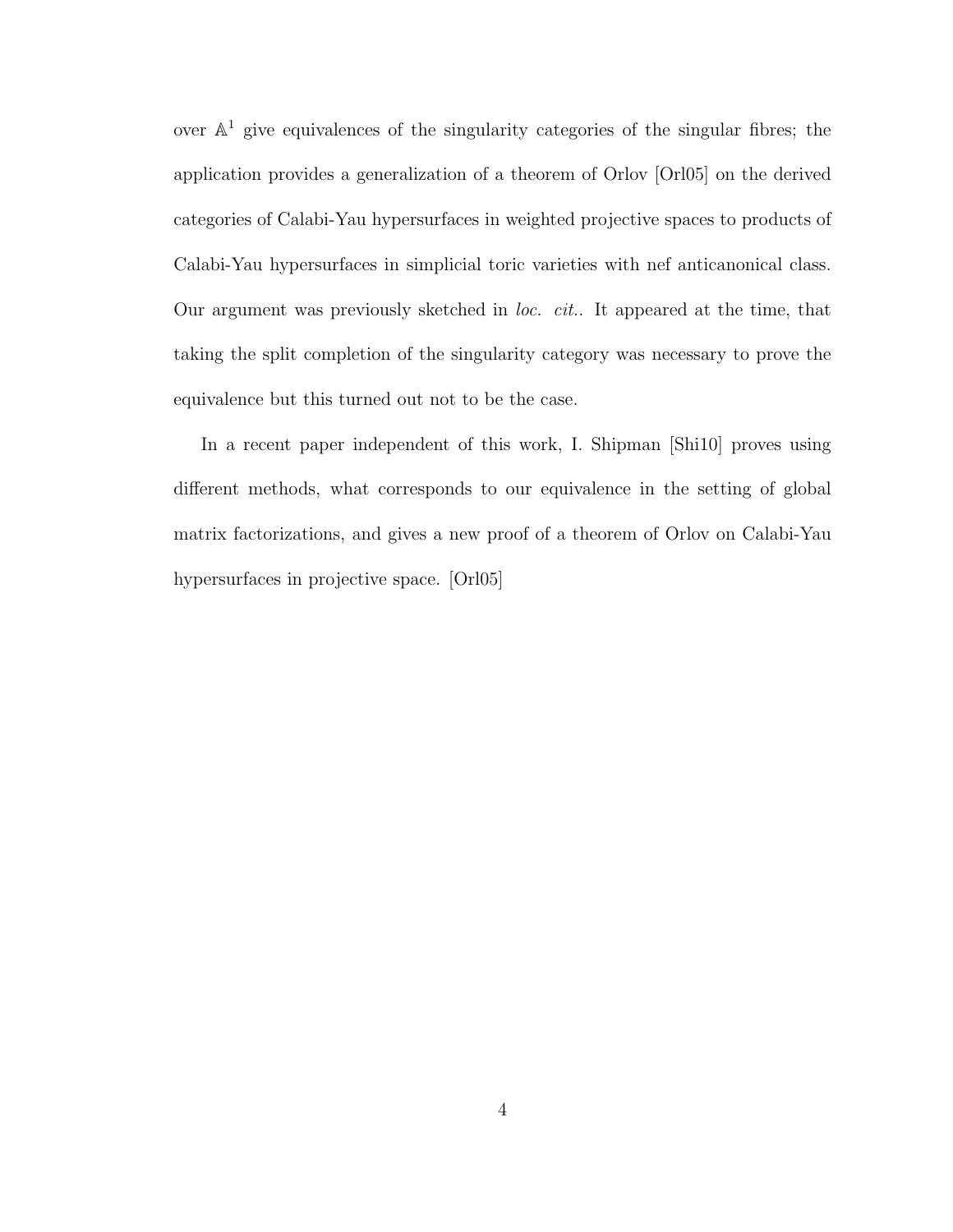#### Summary

We now give a quick description the proof of the main result described above and give a summary of contents. The main part of the proof is given in section 3. The proof involves sheaves of graded dg algebras and modules over them, for which we give definitions and set up notation in section 1. The grading on the algebras and modules is to keep track of the  $k^{\times}$ -action. We have  $D^{b}(Z) \cong D^{b}(\pi_{*} \mathcal{O}_{Z}),$  where  $\pi: Z \to X$  is the projection. We first replace the pushforward of  $\mathcal{O}_Z$  to X by a resolution

$$
\mathcal{B} = \mathcal{S}ym\mathcal{E} \oplus \varepsilon \mathcal{S}ym\mathcal{E}
$$

which is a sheaf of graded dg algebras on *X* with differential d $\varepsilon = s$ . Since  $\pi_*(\mathcal{O}_Z)$ and *B* are quasi-isomorphic, we have  $D^b(Z) \cong D^b(\mathcal{B})$ 

We apply a Koszul duality statement to  $\beta$ , called linear Koszul duality, developed by Mirkovic and Riche [MR10]. Linear Koszul duality is an equivalence between the symmetric algebra of a dg vector bundle and the symmetric algebra of the shifted dual dg vector bundle. We explain this setup in section 2. Applying this gives an equivalence between the derived categories of coherent graded dg modules over *B* and over its quadratic dual sheaf of dg algebras

$$
\mathcal{A} = \bigwedge^\bullet \mathcal{E} \otimes \mathcal{O}_X[t]
$$

with Koszul type differential. We then show that the duality takes perfect objects to objects which are supported on *X*, hence inducing an equivalence between the quotients by these subcategories.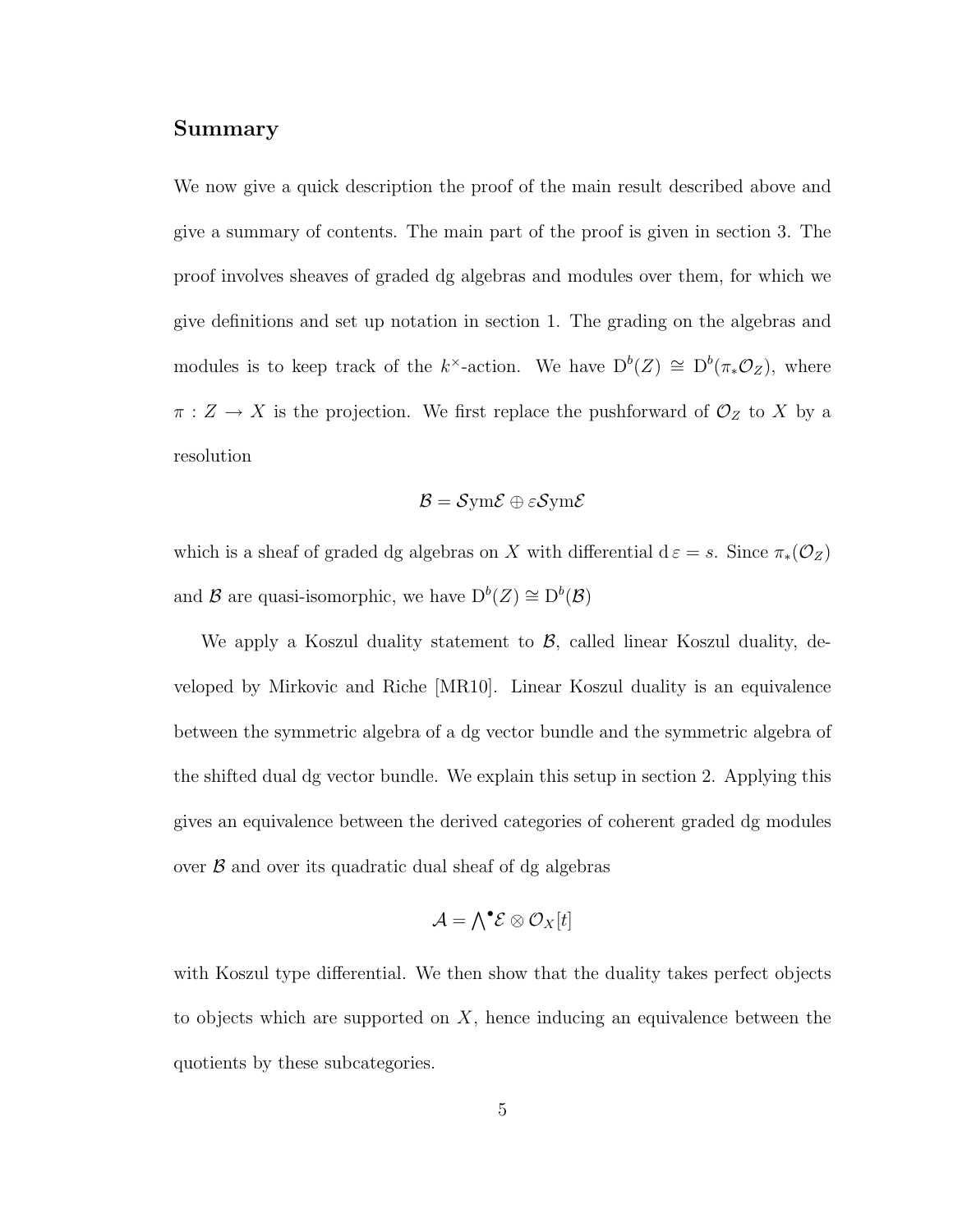Finally, again in section 3, we show taking the quotient of the derived category of coherent modules over *A* by the full subcategory of modules supported on *X* has the effect of formally inverting the  $t$  in  $A$ , which is similar to restricting to the complement of the zero-section. The sheaf of graded dg algebras  $\mathcal{A}[t^{-1}]$  obtained this way is a copy of a shift of the Koszul resolution of *Y* in *X* in each degree, and its derived category of coherent dg modules is equivalent to the bounded derived category of coherent sheaves on *Y* .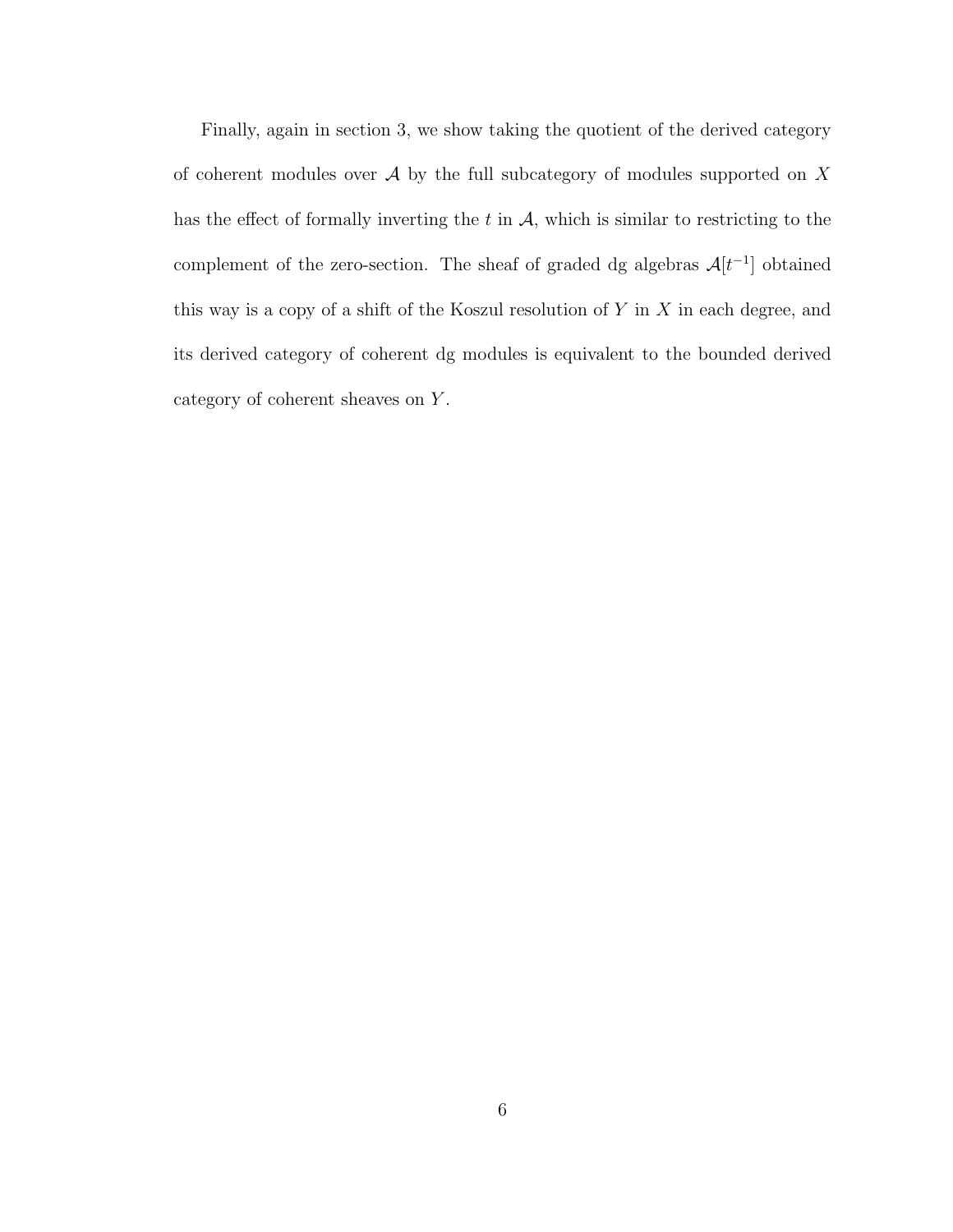## Chapter 2

## Sheaves of DG-Algebras and Modules

We work over an algebraically closed field *k* of characteristic 0. We will work with sheaves of dg algebras and dg modules. A pair  $(X, \mathcal{A})$  where X is an ordinary scheme and  $\mathcal A$  is a sheaf of dg algebras with  $\mathcal O_X$ -linear differential, with non-positive grading, with  $\mathcal{A}^0 = \mathcal{O}_X$ , and whose cohomological graded pieces are quasi-coherent over  $\mathcal{O}_X$  is known as a dg scheme [CFK01]. We will work with such pairs  $(X, \mathcal{A})$ with slightly different assumptions on the grading.

There is an additional internal grading that we will consider on our dg algebras and modules. Geometrically, this grading corresponds to a *k*×-action. All the sheaves of dg algebras and dg modules we consider will have the internal grading and we will not always reflect the existence of this internal grading in our notation.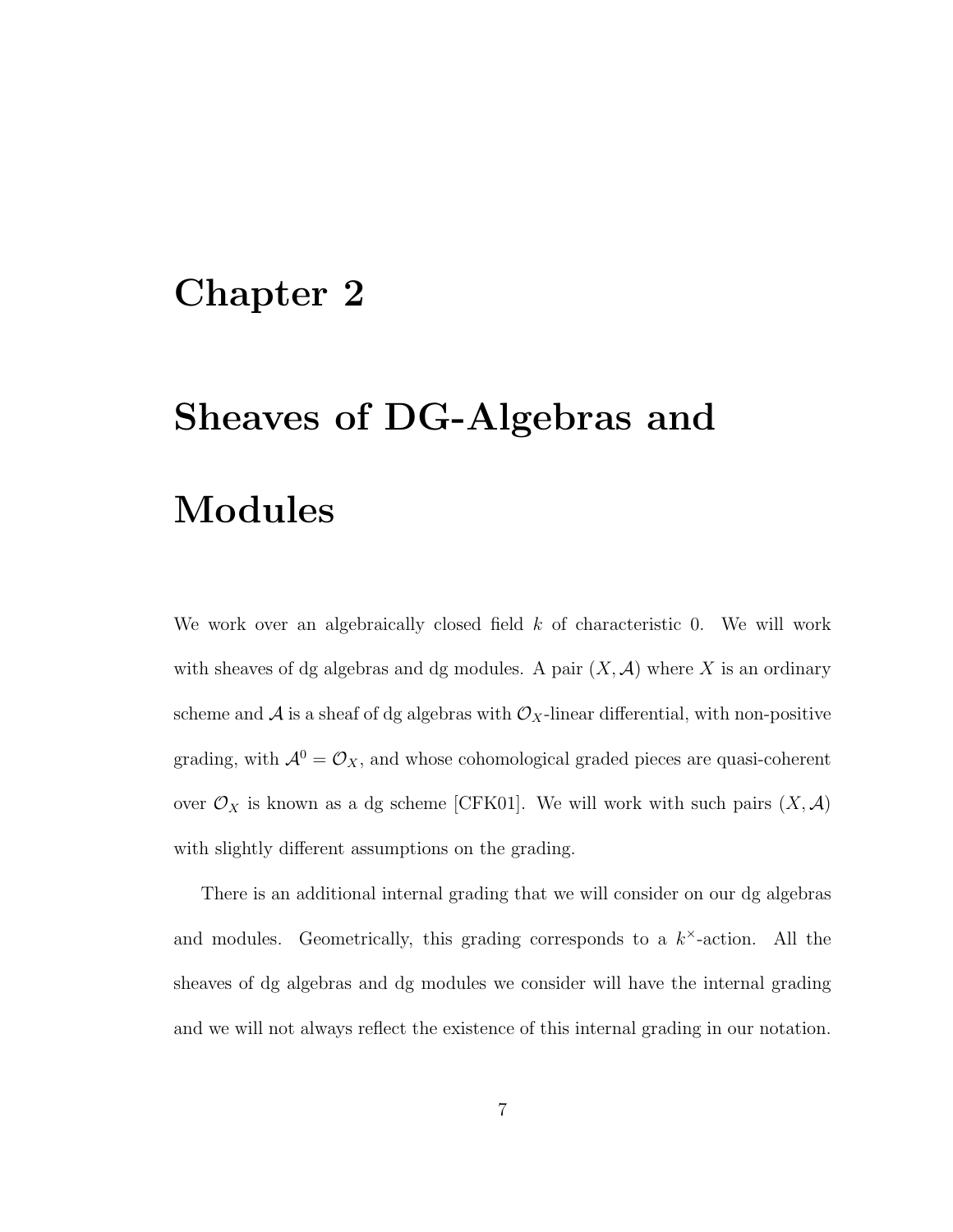We refer to [Ric10], [MR10] for a more complete treatment of sheaves of dg algebras and modules. Here we only give some definitions in order to make the article as self-contained as possible.

A sheaf of graded dg modules  $M$  over the pair  $(X, \mathcal{A})$  is an  $\mathcal{O}_X$ -module together with the data giving  $\mathcal{M}(U)$ , for each open set  $U \subset X$ , the structure of a graded dg  $\mathcal{A}(U)$ -module, namely an action:

$$
\mathcal{A}(U) \otimes_{\mathcal{O}_X(U)} \mathcal{M}(U) \to \mathcal{M}(U)
$$

which is a map of complexes of graded sheaves, commuting with the restriction maps. We will refer to these modules as *A*-modules without referring to the grading every time.

A morphism between dg  $\mathcal{A}$ -modules  $\mathcal{M}$  and  $\mathcal{N}$  is a collection  $\{\phi_U\}$  of maps

$$
\phi_U : \mathcal{M}(U) \to \mathcal{N}(U)
$$

of internal and cohomological degree 0, commuting with the restriction maps and the action of  $\mathcal{A}(U)$ .

For a sheaf of graded dg algebras or dg modules  $\mathcal{F}$ , we will write  $\mathcal{F} = \bigoplus_{i,j} \mathcal{F}_j^i$ , where  $\mathcal{F}^i_j$  is the piece with cohomological grading *i* and internal grading *j*. The operator [*m*] will denote a shift in the cohomological grading, and the operator (*n*) will denote a shift in internal grading:

$$
\mathcal{F}[m](n)^i_j = \mathcal{F}^{i+m}_{j+n},
$$

with  $d_{\mathcal{F}[m](n)} = (-1)^m d_{\mathcal{F}}$ .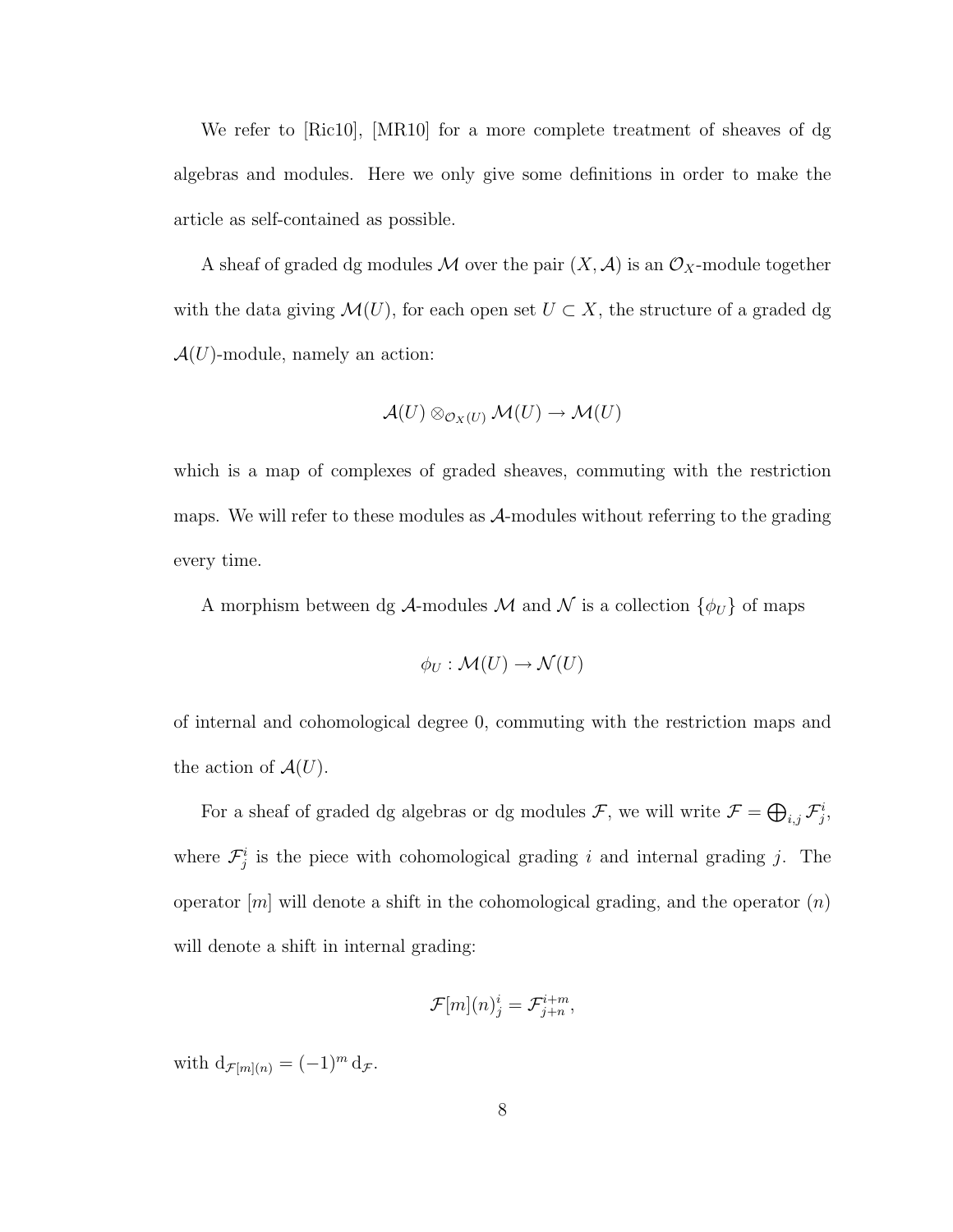We require that our sheaves of graded dg algebras  $A$  satisfy that  $A_0^0 = \mathcal{O}_X$ , that each piece  $\mathcal{A}_j^i$  is quasi-coherent, and the piece  $\mathcal{A}_0 = \bigoplus_j \mathcal{A}_0^j$  is cohomologically non-positively graded.

**Definition 2.1.** An *A*-module *M* is said to be *quasi-coherent* if each  $\mathcal{M}^i$  is quasicoherent over  $\mathcal{O}_X$ . M is said to be *coherent* if it is quasi-coherent and its cohomology sheaf  $H(\mathcal{M})$  is coherent over  $H(\mathcal{A})$  as a sheaf of graded algebras.

Quasi-coherent *A*-modules and morphisms between them form a *k*-linear category which we will denote by  $C_{gr}(X, \mathcal{A})$  or by  $C_{gr}(\mathcal{A})$ . In this category, coherent *A*-modules form the full subcategory denoted by  $C_{gr}^{coh}(\mathcal{A})$ .

*A*-modules *M* and *N* are said to be quasi-isomorphic if there is a  $\phi \in Hom_{C_{gr}(A)}(\mathcal{M}, \mathcal{N})$ that induces isomorphisms  $H(\phi) : H^{\bullet}(\mathcal{M}) \to H^{\bullet}(\mathcal{N})$ . The derived category  $D_{gr}(X, \mathcal{A})$ (or briefly  $D_{gr}(\mathcal{A})$ ) is defined to be the localization of the homotopy category of  $C_{gr}(\mathcal{A})$  by quasi-isomorphisms.  $D_{gr}(\mathcal{A})$  has the structure of a triangulated category.  $D_{gr}^b(\mathcal{A})$  is then the full subcategory in  $D_{gr}(\mathcal{A})$  of coherent  $\mathcal{A}$ -modules.

Alternatively, we can consider the dg category  $C_{gr}(X, A) = C_{gr}(A)$  of A-modules by allowing morphisms of internal degree 0 which do not necessarily have cohomological degree 0. In this case, each  $Hom_{\mathcal{C}_{gr}}(\mathcal{A})(\mathcal{M}, \mathcal{N})$  is a complex with differential given on a morphism of cohomological degree *d* by

$$
d(f) = d_{\mathcal{N}} \circ f - (-1)^d f \circ d_{\mathcal{M}}.
$$

The category  $H^0(\mathcal{C}_{gr}(\mathcal{A}))$  which is the category obtained by taking  $H^0$  of all the Hom complexes is the homotopy category of  $C_{gr}(\mathcal{A})$ . We can localize the dg category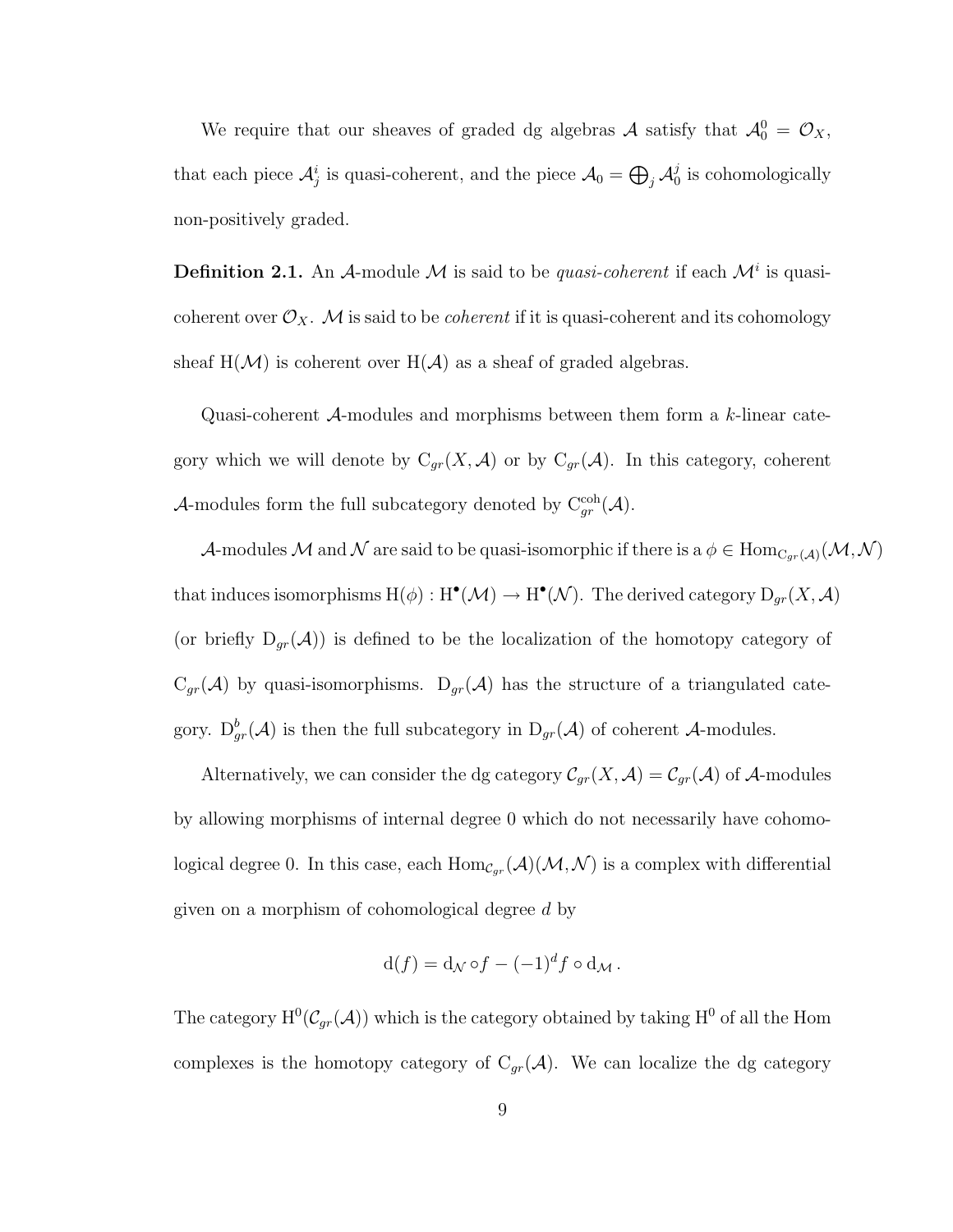$C_{gr}(\mathcal{A})$  by all quasi-isomorphisms to obtain the dg derived category  $\mathcal{D}_{gr}(\mathcal{A})$ . In this case, we have

$$
H^0(\mathcal{D}_{gr}(\mathcal{A})) \cong D_{gr}(\mathcal{A}),
$$

and it is said that  $\mathcal{D}_{gr}(\mathcal{A})$  is a dg enhancement of  $D_{gr}(\mathcal{A})$ .

We can also consider the full subcategory  $\mathcal{D}^b_{gr}(\mathcal{A})$  of coherent modules in  $\mathcal{D}_{gr}(\mathcal{A})$ . We then have

$$
H^0(\mathcal{D}_{gr}^b(\mathcal{A})) \cong D_{gr}^b(\mathcal{A}).
$$

For a set of objects  $\{S_i\}_{i\in\mathbb{Z}}$  in a triangulated category *T*, we denote by  $\langle S \rangle_{i\in\mathbb{Z}}$ the smallest full triangulated subcategory of *T* containing all the objects *S<sup>i</sup>* that is closed under direct summands. In particular, this subcategory is closed under finite direct sums and all cones; but not necessarily under infinite direct sums even if they exist in *T*.  $\langle S \rangle_{i \in \mathbb{Z}}$  is said to be the subcategory classically generated by the objects  $S_i$ . See [BvdB03] for more details about this concept.

When we say that a sheaf  $M$  of  $A$ -modules has a property locally in  $C_{gr}(X, A)$ (respectively  $D_{gr}(X, \mathcal{A})$ ), we mean that at every point  $x \in X$ , there is an open immersion  $i: U \hookrightarrow X$  such that the property in question holds for  $i^*\mathcal{M}$  as an object of  $C_{gr}(U, \mathcal{A}_{|U})$  (respectively  $D_{gr}(U, \mathcal{A}_{|U})$ ).

**Definition 2.2.** An object M in  $D_{gr}(X, \mathcal{A})$  is said to be *strictly perfect* if it is an object in the full subcategory  $\langle A(i) \rangle_{i \in \mathbb{Z}}$ . *M* is said to be *perfect* if it is locally strictly perfect.

We will denote the full subcategory of perfect  $\mathcal{A}$ -modules in  $D^b_{gr}(\mathcal{A})$  by Perf $\mathcal{A}$ .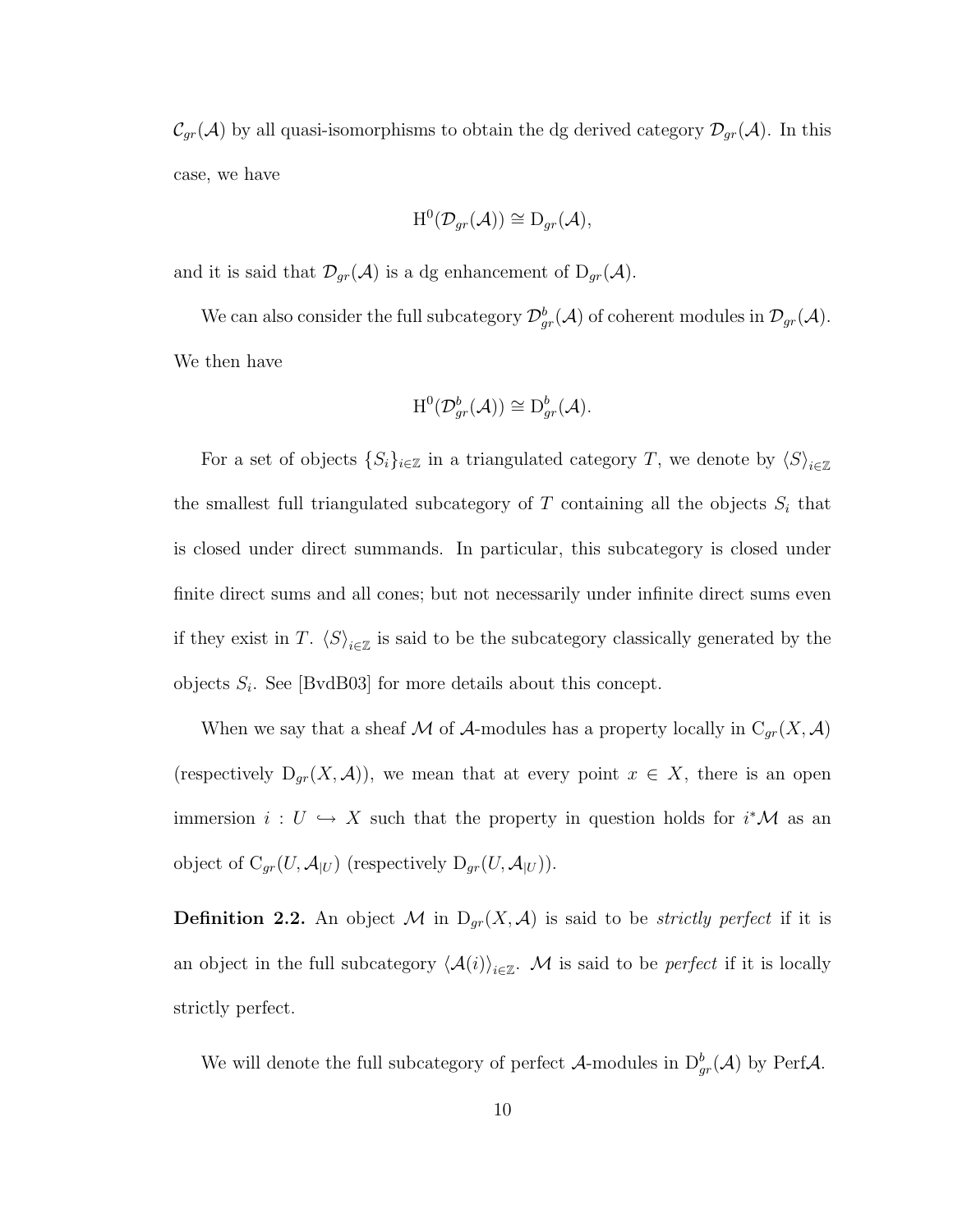**Definition 2.3.** The singularity category of  $(X, \mathcal{A})$  is defined to be the Verdier quotient:

$$
\mathcal{D}_{sg}^{gr}(\mathcal{A}) = \mathcal{D}_{gr}^{b}(\mathcal{A})/\text{Perf}\mathcal{A}.
$$

At the dg level, we can take the dg quotient  $[Dri04]$ ,  $[Kel99]$ ,  $[Toë07]$  of the dg derived category  $\mathcal{D}_{gr}^b(\mathcal{A})$  by the full dg subcategory of perfect  $\mathcal{A}$ -modules.

**Definition 2.4.** The dg singularity category of  $(X, \mathcal{A})$  is defined to be the dg quotient

$$
\mathcal{D}_{gr}^{sg}(\mathcal{A})=\mathcal{D}_{gr}^b(\mathcal{A})/\mathcal{P}erf\mathcal{A}.
$$

We then have

$$
H^0(\mathcal{D}_{gr}^{sg}(\mathcal{A})) \cong D_{sg}^{gr}(\mathcal{A}).
$$

Let A be a sheaf of graded algebras considered as a sheaf of graded dg algebras with trivial differential, with  $k^{\times}$  action on  $Z = \text{Spec} \mathcal{A}$  induced by this grading. Let  $D_{k}^{b}(Z)$  be the bounded derived category of  $k^{\times}$ -equivariant coherent sheaves on *Z* and  $D_{sg}^{k^{\times}}(Z)$  be the Verdier quotient of this category by the full subcategory of *k*×-equivariant vector bundles on *Z*. This latter subcategory corresponds to the full triangulated subcategory of locally finitely generated locally projective modules over *A*. Which is the same as  $\langle A(i) \rangle_{i \in \mathbb{Z}}$  since every locally finitely generated locally projective *A*-module is locally the direct summand of a free module. Thus we have

$$
D_{gr}^b(\mathcal{A}) = D_{k^\times}^b(Z), \qquad D_{sg}^{gr}(\mathcal{A}) = D_{sg}^{k^\times}(Z).
$$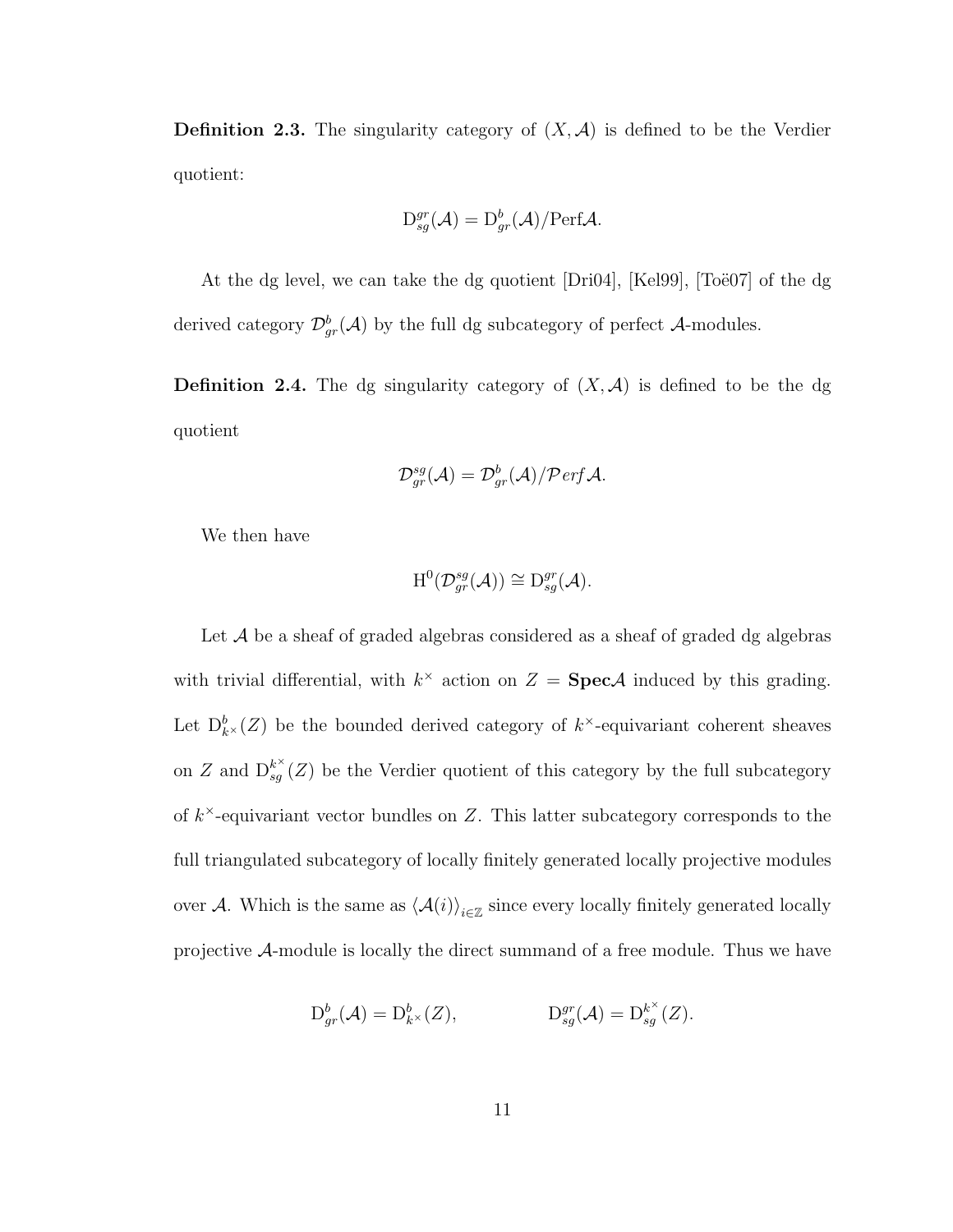Also at the dg level, if we define  $\mathcal{D}_{k}^{b}(Z)$  and  $\mathcal{D}_{sg}^{k^{\times}}(Z)$  in the same manner, we have

$$
\mathcal{D}_{gr}^b(\mathcal{A})=\mathcal{D}_{k^{\times}}^b(Z), \qquad \qquad \mathcal{D}_{gr}^{sg}(\mathcal{A})=\mathcal{D}_{sg}^{k^{\times}}(Z).
$$

Therefore, our definitions agree with the usual definitions in the case of graded algebras.

We now give our definition of the subcategory of modules supported on *X*.

**Definition 2.5.** An *A*-module *M* in  $D_{gr}(A)$  is said to be supported on *X* if it is locally in  $\langle \mathcal{O}_X(i) \rangle_{i \in \mathbb{Z}}$ . The full subcategory of  $D^b_{gr}(\mathcal{A})$  consisting of coherent modules supported on *X* is denoted by  $D_X^b(\mathcal{A})$ .

In the case discussed above when  $A$  is a sheaf of graded algebras with trivial differential,  $D_X^b(\mathcal{A})$  is the subcategory of graded modules which have support on the subscheme *X* in  $Z = \text{Spec}(\mathcal{A})$ ; that is, those objects which are acyclic when pulled back to the open subset  $Z\backslash X$ .

If we have a morphism  $\varphi:\mathcal{A}\to\mathcal{B}$  of non-positively (cohomologically) graded sheaves of graded dg algebras then it induces derived functors

$$
L\varphi_*: \mathrm{D}_{gr}(\mathcal{A}) \to \mathrm{D}_{gr}(\mathcal{B})
$$

given by the derived tensor product

$$
\mathcal{M} \mapsto \mathcal{M}^L_{\otimes_{\mathcal{A}} \mathcal{B}}
$$

and

$$
R\phi^*: \mathrm{D}_{gr}(\mathcal{B}) \to \mathrm{D}_{gr}(\mathcal{A})
$$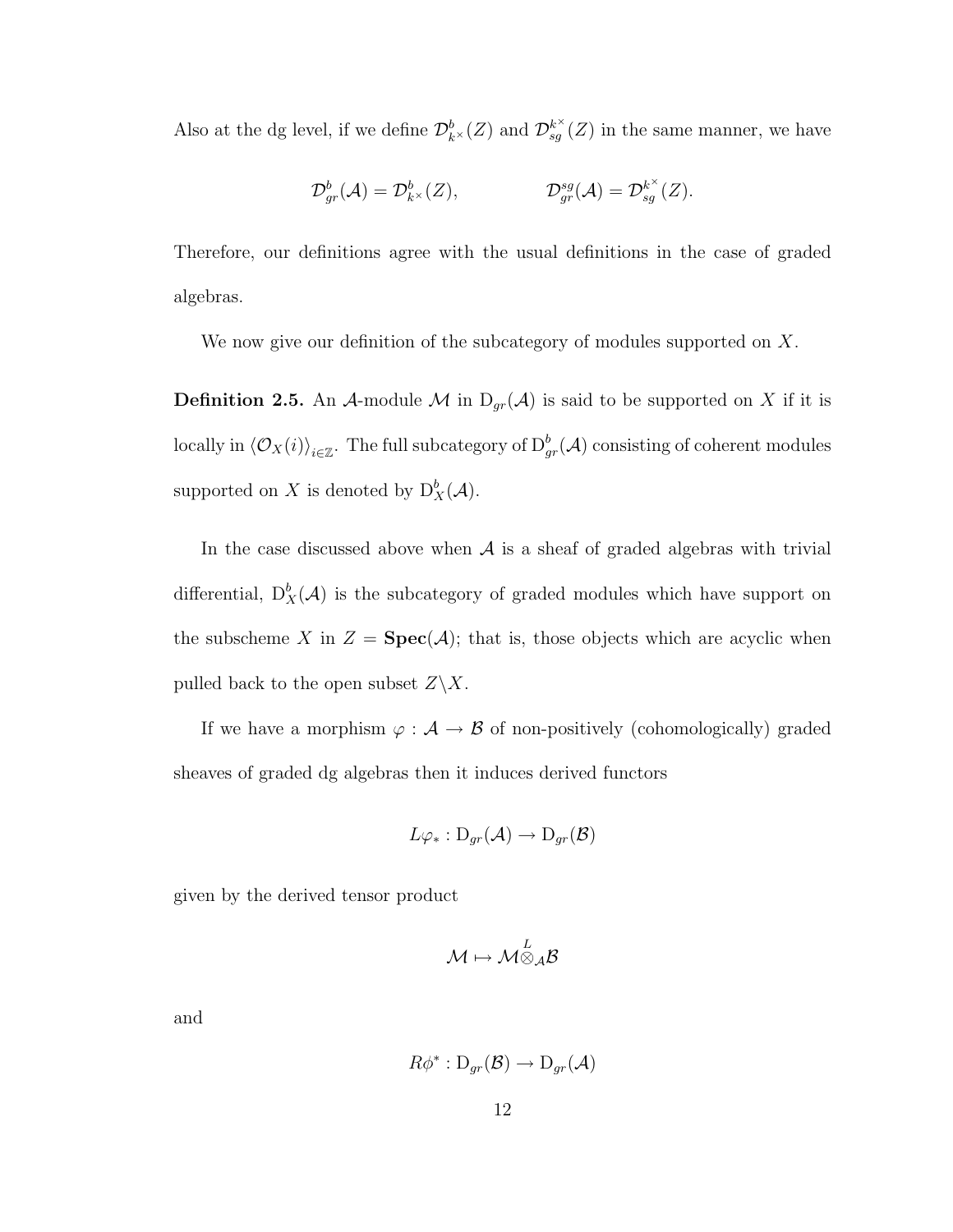given by the restriction of scalars functor. In order to define the derived tensor product above, one needs to use the existence of *K*-flat resolutions. A *K*-flat resolution of a module  $M$  is a module  $M'$  with a quasi-isomorphism  $M' \to M$  such that  $\mathcal{M}'$  takes acyclic complexes to acyclic complexes under tensor product. The existence of *K*-flat resolutions in our case is treated in [Ric10] section 1.7. The following proposition shows that the derived category of a sheaf of graded dg algebras only depends on the quasi-isomorphism type.

**Proposition 2.6.** *If*  $\varphi : A \to B$  *is a quasi-isomorphism of sheaves of graded dg algebras which are cohomologically non-positively graded, then the functors*  $R\varphi^*$  *and L*ϕ<sup>∗</sup> *are inverse equivalences giving*

$$
D_{gr}(\mathcal{A}) \cong D_{gr}(\mathcal{B}).
$$

*Moreover, these functors restrict to an equivalence*

$$
\mathrm{D}_{gr}^b(\mathcal{A}) \cong \mathrm{D}_{gr}^b(\mathcal{B}).
$$

*Proof.* The first part of the proposition is treated in [Ric10]. For the second part, we need to see that the derived pullback and pushforward functors map coherent modules to coherent modules. The statement is clear for  $R\varphi^*$ . For  $L\varphi_*$ , let  $\mathcal M$ be a coherent module over A, which means that  $H(\mathcal{M})$  is coherent over  $H(\mathcal{A})$ . By taking a *K*-flat resolution if necessary, we can assume  $M$  to be *K*-flat. Since  $M$  is coherent, we have a two-term resolution

$$
\bigoplus_{\rho=1}^{k_1} \mathrm{H}(\mathcal{A})[i_{\rho}](j_{\rho}) \longrightarrow \bigoplus_{\rho=1}^{k_2} \mathrm{H}(\mathcal{A})[i'_{\rho}](j'_{\rho}) \longrightarrow \mathrm{H}(\mathcal{M}) \longrightarrow 0.
$$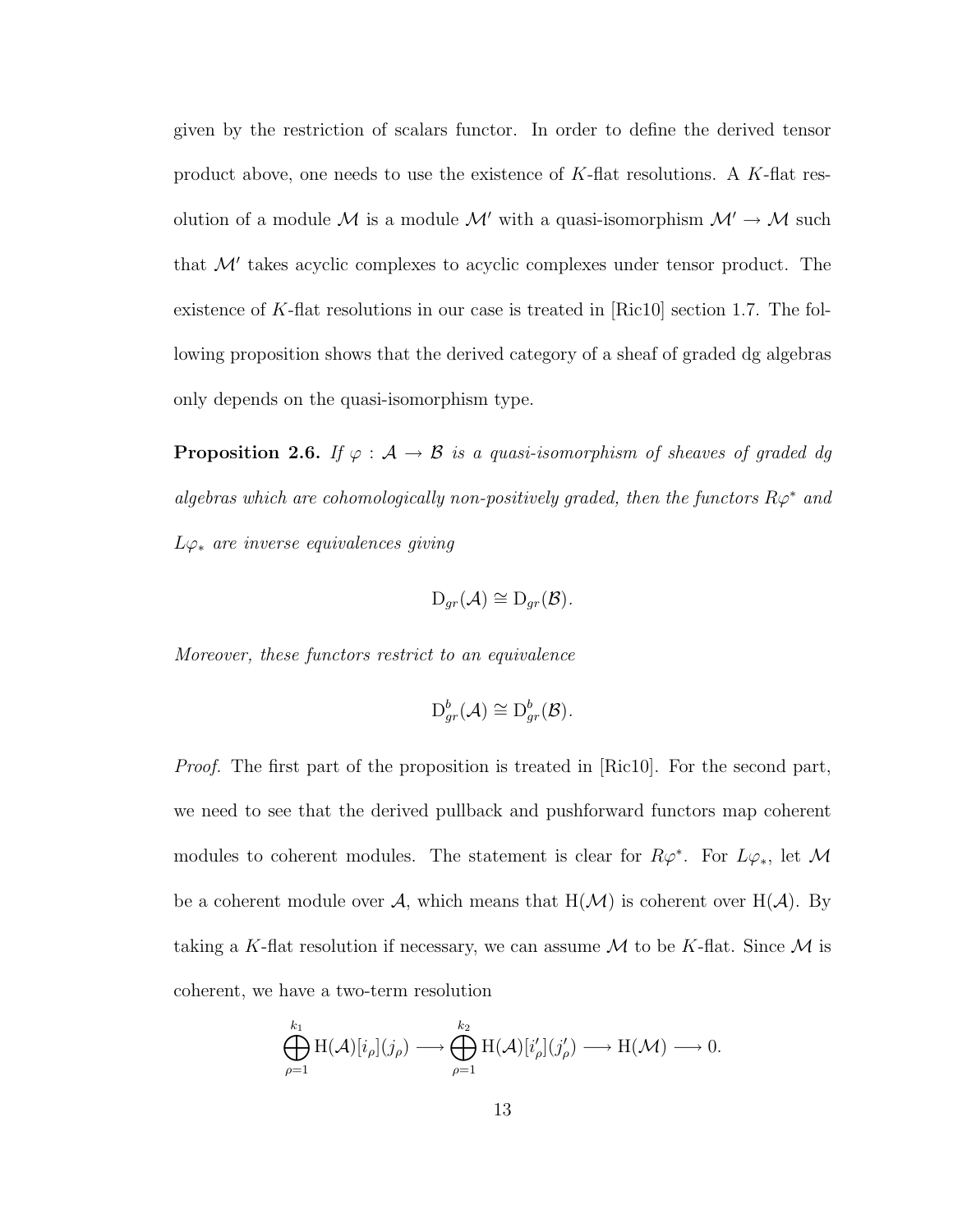By picking representatives, we can consider the chain of maps

$$
\bigoplus_{\rho=1}^{k_1} \mathcal{A}[i_\rho](j_\rho) \longrightarrow \bigoplus_{\rho=1}^{k_2} \mathcal{A}[i'_\rho](j'_\rho) \longrightarrow \mathcal{M}.
$$

which induces the above two-term resolution at the level of cohomology. We can take the derived tensor product of these terms with *B*. We get a commuting diagram

$$
\bigoplus_{\rho=1}^{k_1} \mathcal{A}[i_{\rho}](j_{\rho}) \longrightarrow \bigoplus_{\rho=1}^{k_2} \mathcal{A}[i'_{\rho}](j'_{\rho}) \longrightarrow \mathcal{M}
$$
\n
$$
\bigoplus_{q.i.}^{q.i.} \downarrow \qquad \qquad \text{q.i.} \downarrow \qquad \qquad \text{q.i.} \downarrow
$$
\n
$$
\bigoplus_{\rho=1}^{k_1} (\mathcal{A} \otimes_{\mathcal{A}} \mathcal{B})[i_{\rho}](j_{\rho}) \longrightarrow \bigoplus_{\rho=1}^{k_2} (\mathcal{A} \otimes_{\mathcal{A}} \mathcal{B})[i'_{\rho}](j'_{\rho}) \longrightarrow \mathcal{M} \otimes_{\mathcal{A}} \mathcal{B}.
$$

Since  $M$  is  $K$ -flat, the derived tensor product is the usual tensor product and we can see by taking cones in  $D_{gr}(A)$  that the vertical morphisms are quasi-isomorphisms. So H( $M \otimes_A B$ ) is coherent over H( $B$ ). Thus, by our definition,  $R\varphi_*\mathcal{M}$  is coherent over *B*.  $\Box$ 

We will also be able to apply this proposition to some sheaves of dg algebras which do not satisfy the grading assumption by the use of a regrading trick which we discuss in section 4 below.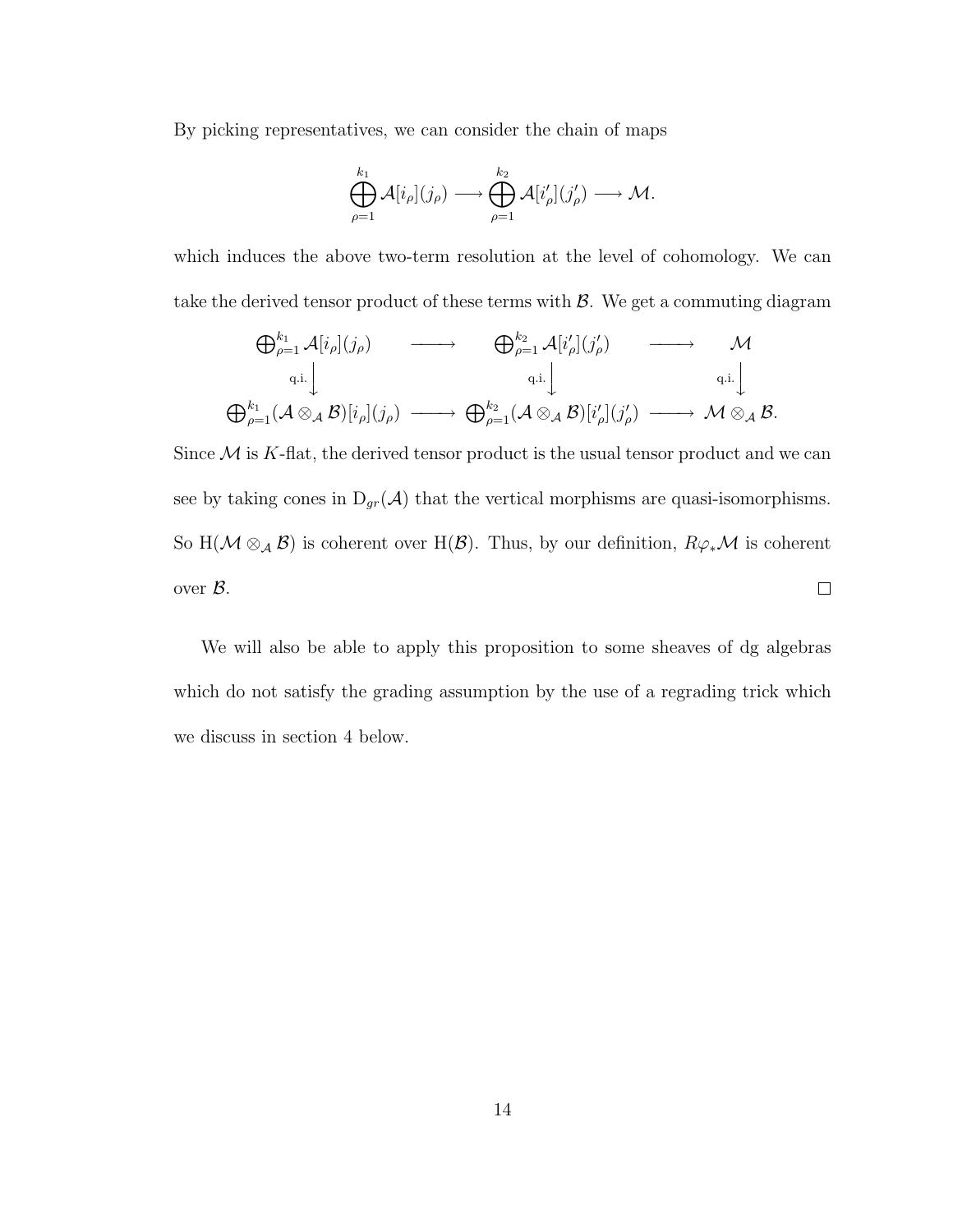#### Chapter 3

## Koszul Duality

In this section, we explain the version of Koszul duality by I. Mirkovic and S. Riche [MR10] for the case of symmetric algebras of dg vector bundles, and describe the constructions and results. It is called linear Koszul duality.

Koszul duality [Pri70], [BGS88] is a homological duality phenomenon which generalizes a derived equivalence between an algebra and a corresponding Koszul dual algebra. The main example for us is the equivalence of derived categories between the symmetric and exterior algebras of a vector space, which was used in [BGG78] to calculate the bounded derived category of coherent sheaves on projective space. Koszul duality can, in many cases, be shown to express a form of Morita or tilting equivalence between triangulated categories (see for example [BEH87]) even though this is often not expressed explicitly.

Linear Koszul duality [MR10] has the following aspects. First, the duality is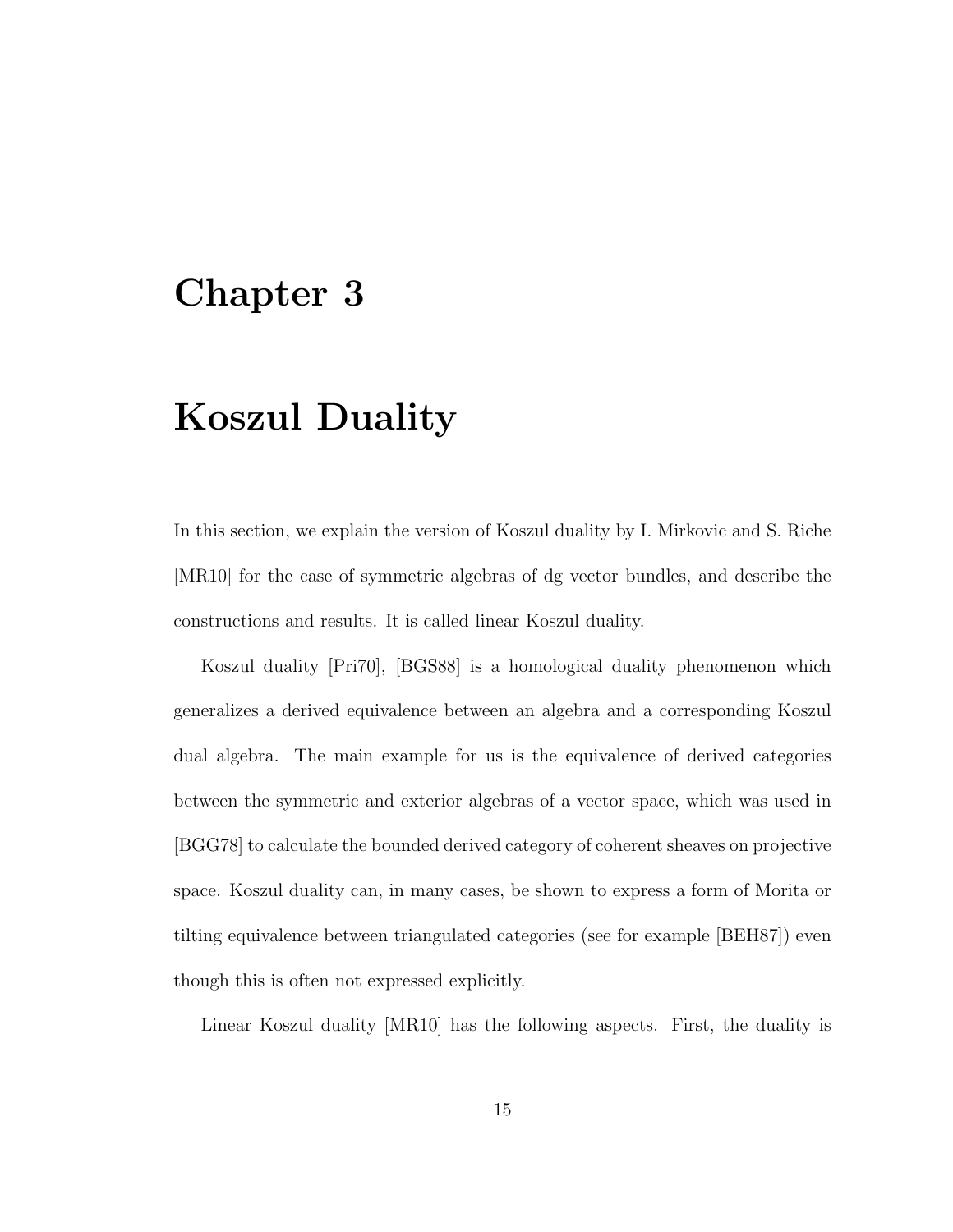obtained in a relative setting with sheaves of algebras, rather than an algebra over a point. In other words, it is a fiber-wise application of Koszul duality. Second, the duality is obtained for dg algebras and modules. Third, the duality provides a contravariant equivalence rather than the usual covariant one.

Let *X* be a scheme. Consider a complex  $\mathcal X$  of vector bundles:

$$
\ldots \to 0 \to \mathcal{V} \xrightarrow{f} \mathcal{W} \to 0 \to \ldots,
$$

where sections of  $V$  have cohomological degree  $-1$  and internal degree 1 and sections of *W* have cohomological degree 0 and internal degree 1 . For a complex of graded vector bundles (a dg vector bundle)  $\mathcal{G}$  over  $\mathcal{O}_X$ , we define the graded symmetric algebra *S*ym*G* of *G* to be the sheaf tensor algebra of *G* modulo the graded commutation relations  $a \otimes b = (-1)^{(\deg_h a)(\deg_h b)} b \otimes a$ , where  $\deg_h$  denotes cohomological degree.

Let  $\mathcal{B} = \mathcal{S}$ ym $\mathcal{X}$  and let  $\mathcal{A} = \mathcal{S}$ ym $\mathcal{Y}$  where  $\mathcal{Y}$  is the dg vector bundle given by

$$
\ldots \to 0 \to \mathcal{W}^{\vee} \xrightarrow{-f^{\vee}} \mathcal{V}^{\vee} \to 0 \to \ldots,
$$

where sections of  $\mathcal{V}^{\vee}$  are in cohomological degree 1 and internal degree -1 and sections of  $W^{\vee}$  are in cohomological degree 2 and in internal degree  $-1$ .

The functors that induce the Koszul duality between *B* and *A* are given by

$$
F: C_{gr}(\mathcal{B})^{op} \longrightarrow C_{gr}(\mathcal{A}) \qquad G: C_{gr}(\mathcal{A})^{op} \longrightarrow C_{gr}(\mathcal{B})
$$
  

$$
\mathcal{M} \qquad \longmapsto \mathcal{A} \otimes_{\mathcal{O}_X} \mathcal{M}^{\vee} \qquad \qquad \mathcal{N} \qquad \longmapsto \mathcal{B} \otimes_{\mathcal{O}_X} \mathcal{N}^{\vee},
$$

where the differential of  $F(\mathcal{M})$  is the sum of two differentials  $d_{F(\mathcal{M})} = d_1 + d_2$ . The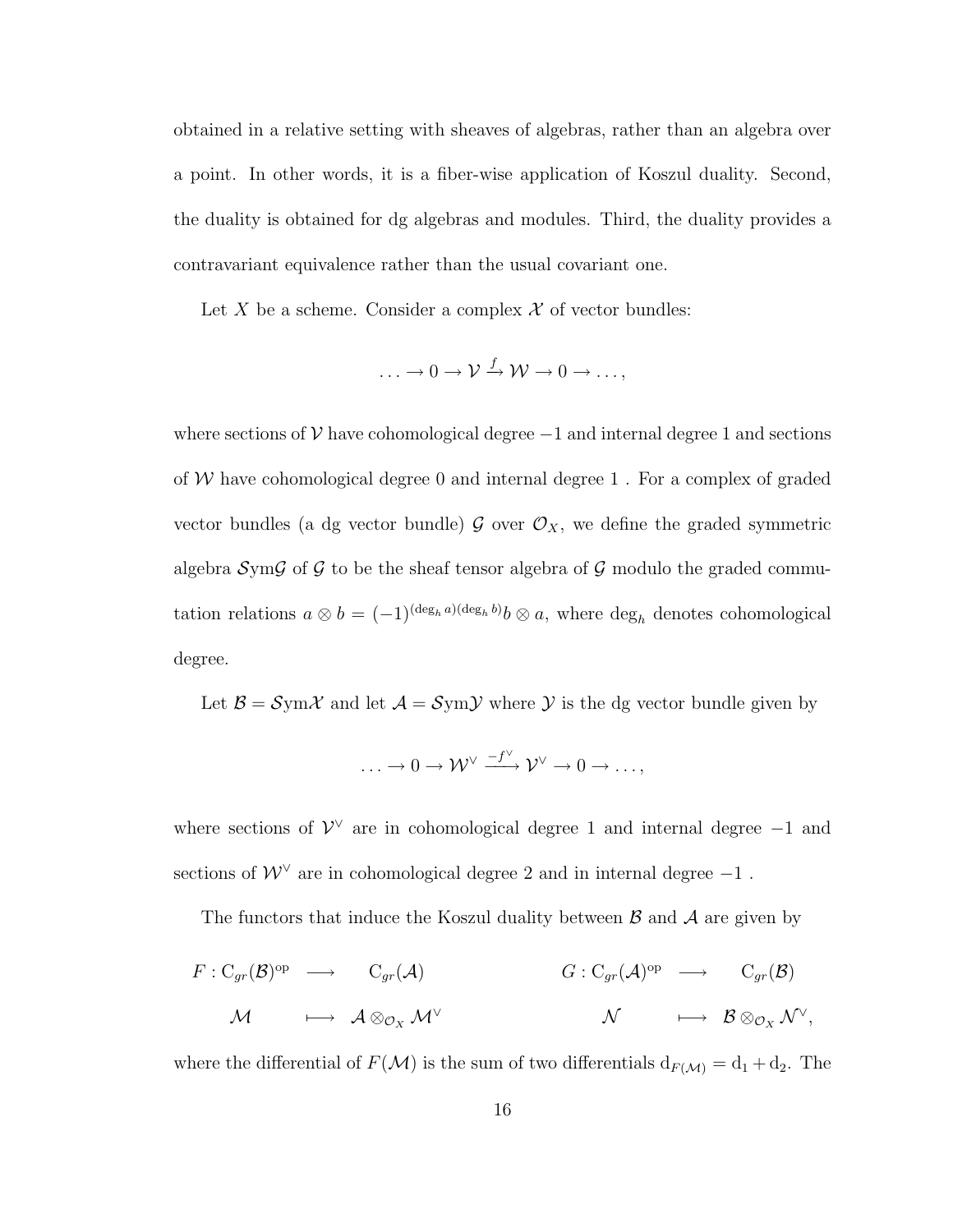first differential  $d_1$  is the product of differentials of  $M$  and  $A$ , given by

$$
d_1(a\otimes m)=d_{\mathcal{A}}\,a\otimes m+(-1)^{\deg_h m}a\otimes d_{\mathcal{M}^\vee} m.
$$

The Koszul type differential  $d_2$  is the sum of Koszul type differentials for  $V$  and  $W$ . The differential for  $V$  is given by the composition:

$$
\mathcal{A}\otimes_{\mathcal{O}_X}\mathcal{M}^\vee\to \mathcal{A}\otimes_{\mathcal{O}_X}\mathcal{M}^\vee\to \mathcal{A}\otimes_{\mathcal{O}_X}\mathcal{V}\otimes_{\mathcal{O}_X}\mathcal{V}^\vee\otimes_{\mathcal{O}_X}\mathcal{M}^\vee\to \mathcal{A}\otimes_{\mathcal{O}_X}\mathcal{M}^\vee,
$$

where the first map is a sign adjustment  $(a \otimes m \mapsto (-1)^{\deg_h m} a \otimes m)$ , the second map is the map induced by id :  $\mathcal{O}_X \to \mathcal{V} \otimes \mathcal{V}^\vee$  given by the section id of  $\mathcal{V} \otimes \mathcal{V}^\vee$  and the third map is given by the action of  $V$  on  $\mathcal A$  and of  $\mathcal V^\vee$  on  $\mathcal M^\vee$ . This corresponds, on a fiber by fiber basis, to multiplication by  $id \in V \otimes V^*$  for each fiber *V* of *V*. The differential for *W* is defined by replacing *V* by *W* in this composition. The sum of these two differentials gives  $d_2$ . The differential for  $G(\mathcal{N})$  is given in the same manner.

When restricted to subcategories with the appropriate finiteness conditions, these functors take acyclic complexes to acyclic complexes, hence induce functors between the derived categories. However, these finiteness conditions are different from our coherence condition because the coherent sheaves do not map to each other under the functors. Instead,  $D_{gr}^b(\mathcal{B})$  and  $D_{gr}^b(\mathcal{A})$  are equivalent to the subcategories of objects satisfying these finiteness conditions. See [MR10], 3.6.

Theorem 3.1. *([MR10], Theorems 3.7.1 and 3.6.1) The functors F and G induce*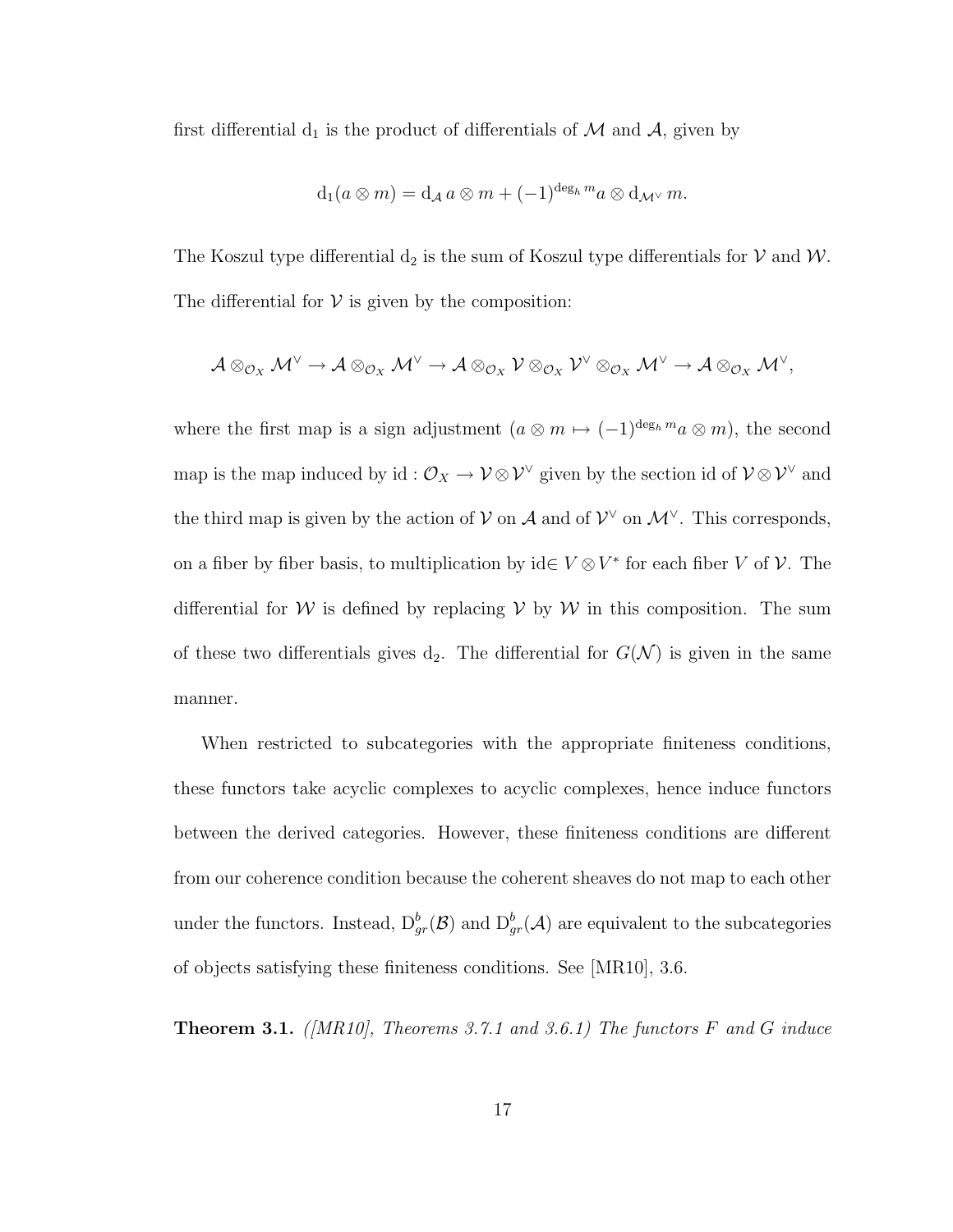*an exact equivalence*

$$
\mathrm{D}_{gr}^b(\mathcal{B})^{op}\cong \mathrm{D}_{gr}^b(\mathcal{A})
$$

*between the derived categories of coherent dg modules.*

Remark 3.2. It would be more appropriate for our purposes to use a covariant version of this duality. However, at this stage, it was easier to rely on Mirkovic and Riche's contravariant version. If  $\beta$  is Gorenstein in the appropriate sense, then composing with the functor  $\mathcal{RH}\text{om}_{\mathcal{B}}(\bullet,\mathcal{B})$  should give a covariant version of this duality. After we use the above theorem in the next section, we use the fact that *Y* is Gorenstein to turn the equivalence into a covariant one.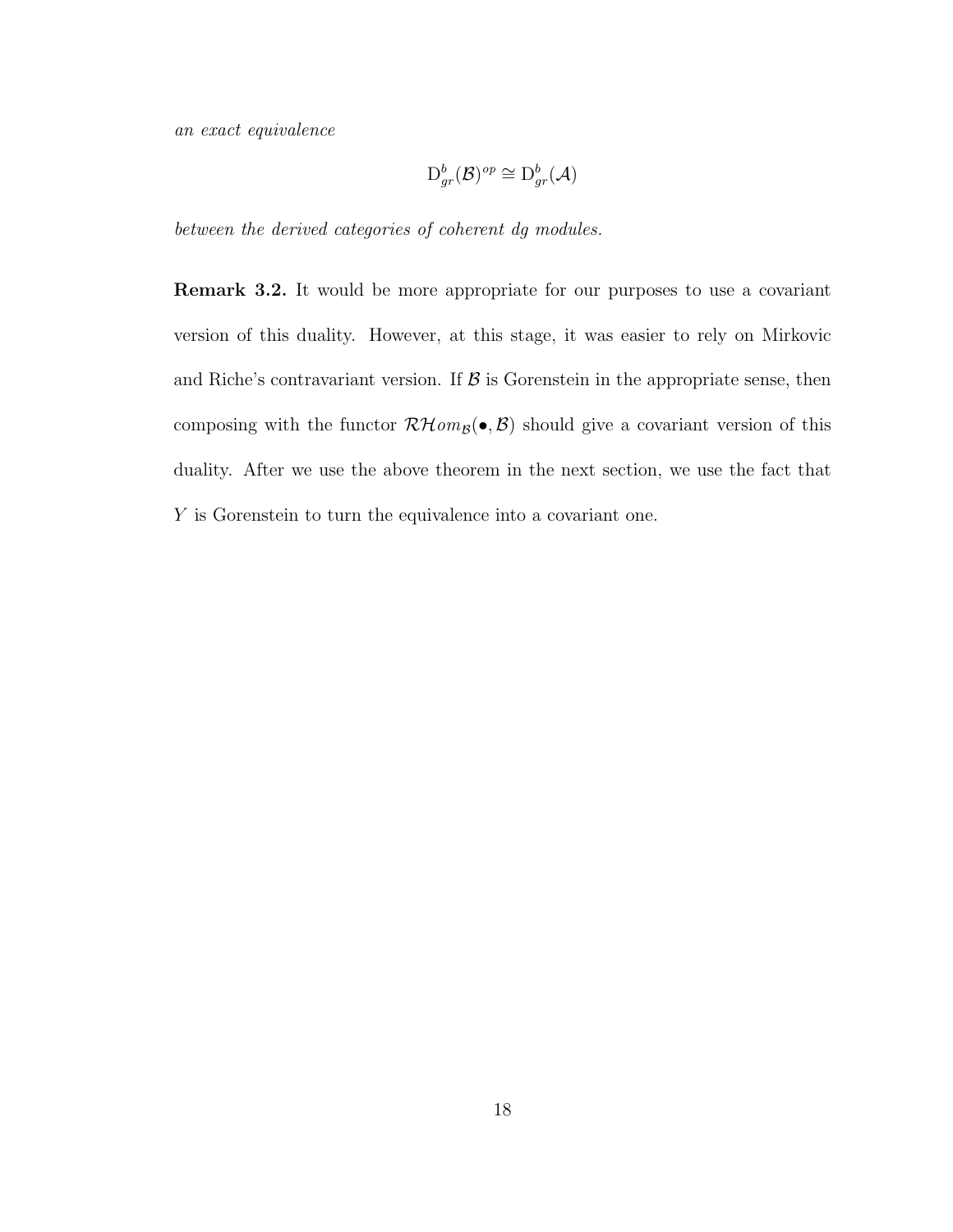## Chapter 4

# The Equivalence of the Singularity Category and the Derived **Category**

We now continue with the notation of the introduction. *X* is a smooth variety, *Y*  $\subset X$  is given as the zero scheme of a regular section  $s \in H^0(X, \mathcal{E})$  where  $\mathcal{E}$  is the sheaf of local sections of the vector bundle  $\pi : E \to X$ . W is the pairing of the pullback of *s* to *E* and the canonical section of the pullback of  $E^{\vee}$ . Let  $Z =$  $W^{-1}(0)$ .

The  $k^{\times}$  action on *Z* induces a grading on sections of  $\pi_*\mathcal{O}_Z$  making it a sheaf of graded algebras. We have  $D_{sg}^{k^{\times}}(Z) \cong D_{sg}^{gr}(\pi_{*}\mathcal{O}_{Z}).$ 

If the sections of  $\mathcal E$  are considered in internal degree 1 and homological degree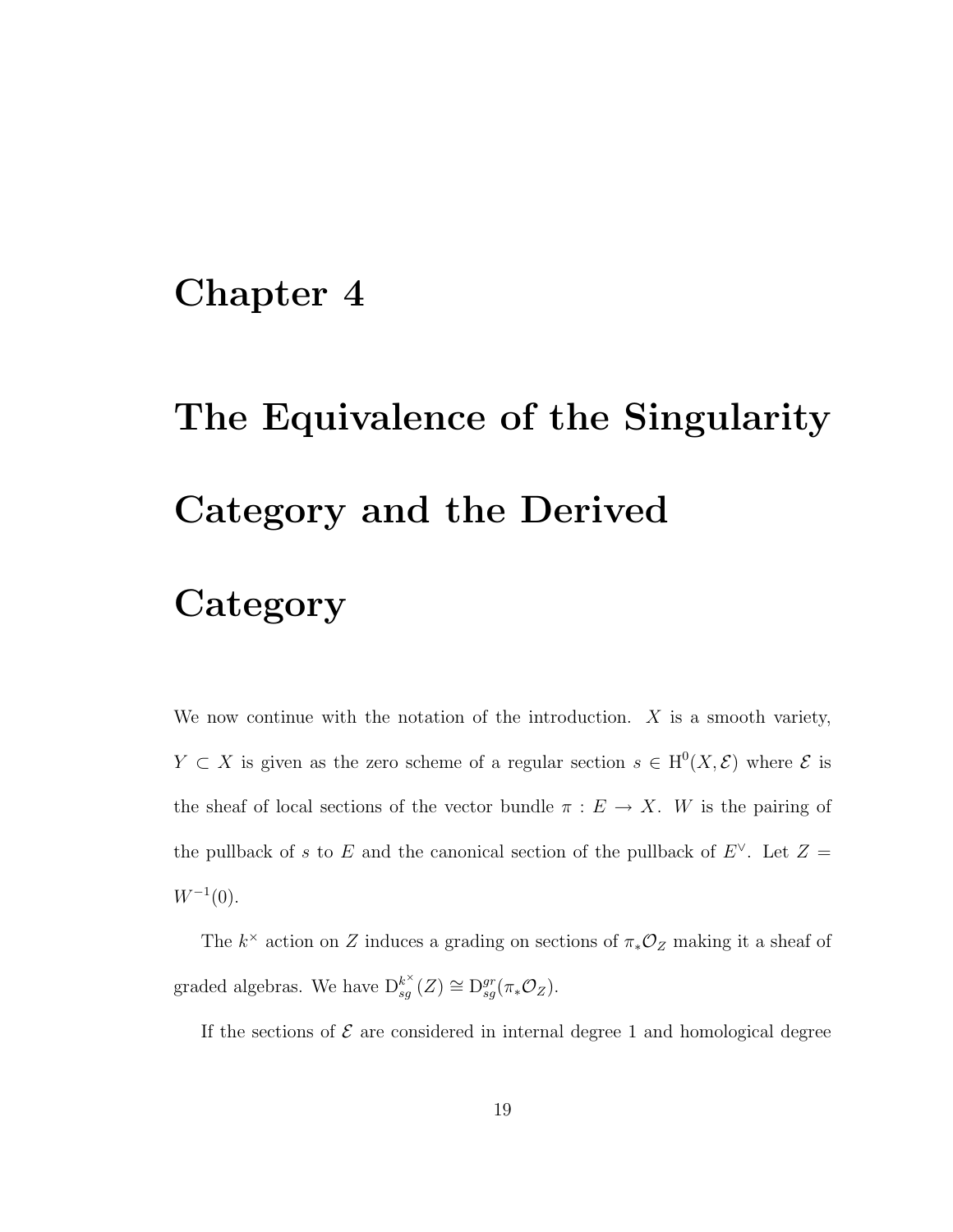0, then  $\mathcal{S}\text{ym}\mathcal{E}$  gives the sheaf of algebras of functions on  $E^{\vee}$ . The exact sequence

$$
0 \to \varepsilon \mathcal{S} \text{ym} \mathcal{E} \xrightarrow{s} \mathcal{S} \text{ym} \mathcal{E} \to \pi_* \mathcal{O}_Z \to 0
$$

gives us a resolution of  $\pi_*\mathcal{O}_Z$ . Here,  $\varepsilon$  is a formal variable in homological degree  $-1$ and internal degree 1. Let  $\beta$  be the sheaf of dg algebras

$$
\mathcal{B} = \mathcal{S}\mathrm{ym}(\ldots \to 0 \to \varepsilon \mathcal{O}_X \xrightarrow{s} \mathcal{E} \to 0 \to \ldots),
$$

where  $\varepsilon \mathcal{O}_X$  is in homological degree  $-1$  and internal degree 1 and  $\mathcal E$  is in homological degree 0 and internal degree 1. We have that  $\varepsilon$  commutes with the other variables and  $\varepsilon^2 = 0$  because of the graded commutation relation, so  $\mathcal{B}$ , which can also be written as

$$
\mathcal{B} = \mathcal{S}\text{ym}\mathcal{E} \oplus \varepsilon \mathcal{S}\text{ym}\mathcal{E} \qquad \mathbf{d}_{\mathcal{B}} \varepsilon = s
$$

is the resolution of  $\pi_*\mathcal{O}_Z$  above. So the map  $\varphi : \mathcal{B} \to \pi_*\mathcal{O}_Z$  which sends  $\mathcal{S}\text{ym}\mathcal{E}$ to  $\pi_*\mathcal{O}_Z$  and  $\varepsilon$  to 0, is a quasi-isomorphism of sheaves of graded dg algebras. By Proposition 2.6, we have an equivalence

$$
\mathrm{D}_{gr}^b(\mathcal{B})=\mathrm{D}_{gr}^b(\pi_*\mathcal{O}_Z).
$$

It is clear that, under this equivalence,  $\mathcal B$  is taken to  $\pi_*\mathcal O_Z$  and vice versa since  $\pi_*\mathcal O_Z$ is quasi-isomorphic to *B* as *B*-modules, so we also have the induced equivalence of the quotients

$$
\mathcal{D}_{sg}^{gr}(\mathcal{B}) \cong \mathcal{D}_{sg}^{k^{\times}}(Z).
$$

We now apply Koszul duality to *B*. Let *A* be given by

$$
\mathcal{A} = \mathcal{S}\text{ym}(\ldots \to 0 \to \mathcal{E}^{\vee} \xrightarrow{-s^{\vee}} t\mathcal{O}_X \to 0 \to \ldots),
$$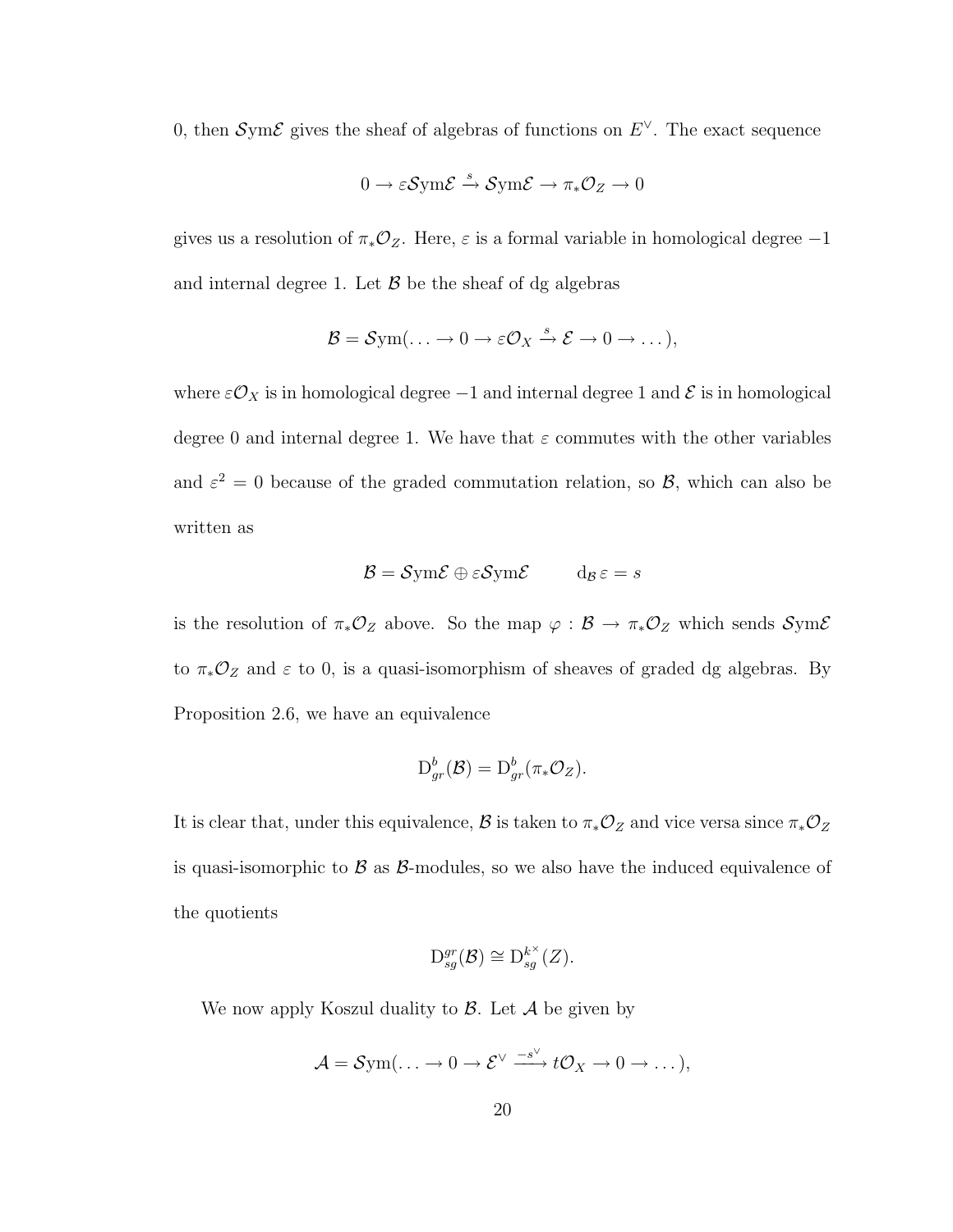where  $\mathcal{E}^{\vee}$  are in homological degree 1 and internal degree  $-1$  and  $t$  is in homological degree 2 and internal degree −1. So *A* is given by

$$
\mathcal{A} = \bigwedge \mathcal{E}^{\vee} \otimes_{\mathcal{O}_X} \mathcal{O}_X[t] \qquad d_{\mathcal{A}} f = tf(s)
$$

and  $d_{\mathcal{A}}$  is *t*-linear.

By Theorem 3.1, we have an equivalence between the derived categories of graded, coherent modules

$$
\mathrm{D}_{gr}^b(\mathcal{B}) \cong \mathrm{D}_{gr}^b(\mathcal{A})^{\mathrm{op}}.
$$

Proposition 4.1. *The Koszul duality functor F takes perfect modules to modules supported on X. The functor G takes modules supported on X to perfect modules. F and G therefore induce an equivalence:*

$$
\mathrm{D}_{sg}^{gr}(\mathcal{B}) \cong \mathrm{D}_{gr}^b(\mathcal{A})/\mathrm{D}_X^b(\mathcal{A}).
$$

*Proof.* If  $U \subset X$  is an open subset, then it is clear from the definition of F that it is defined locally, i.e. that the following diagram strictly commutes at the level of objects

$$
\begin{array}{ccc}\nD_{gr}^b(X,\mathcal{B}) & \xrightarrow{F} & D_{gr}^b(X,\mathcal{A}) \\
& & & \iint_{i^*} & & \iint_{i^*} \\
D_{gr}^b(U,\mathcal{B}_{|U}) & \xrightarrow{F} & D_{gr}^b(U,\mathcal{A}_{|U}).\n\end{array}
$$

It therefore suffices to show that  $F_{|U}$  takes perfect modules to modules supported on *X* for affine open sets *U*. We have that  $F(\mathcal{B}(i)) = \mathcal{O}_X(i)$  because  $F(\mathcal{B})$  is the Koszul resolution of  $\mathcal{O}_X$  ([MR10] section 2.5) so  $F$  takes perfect modules to those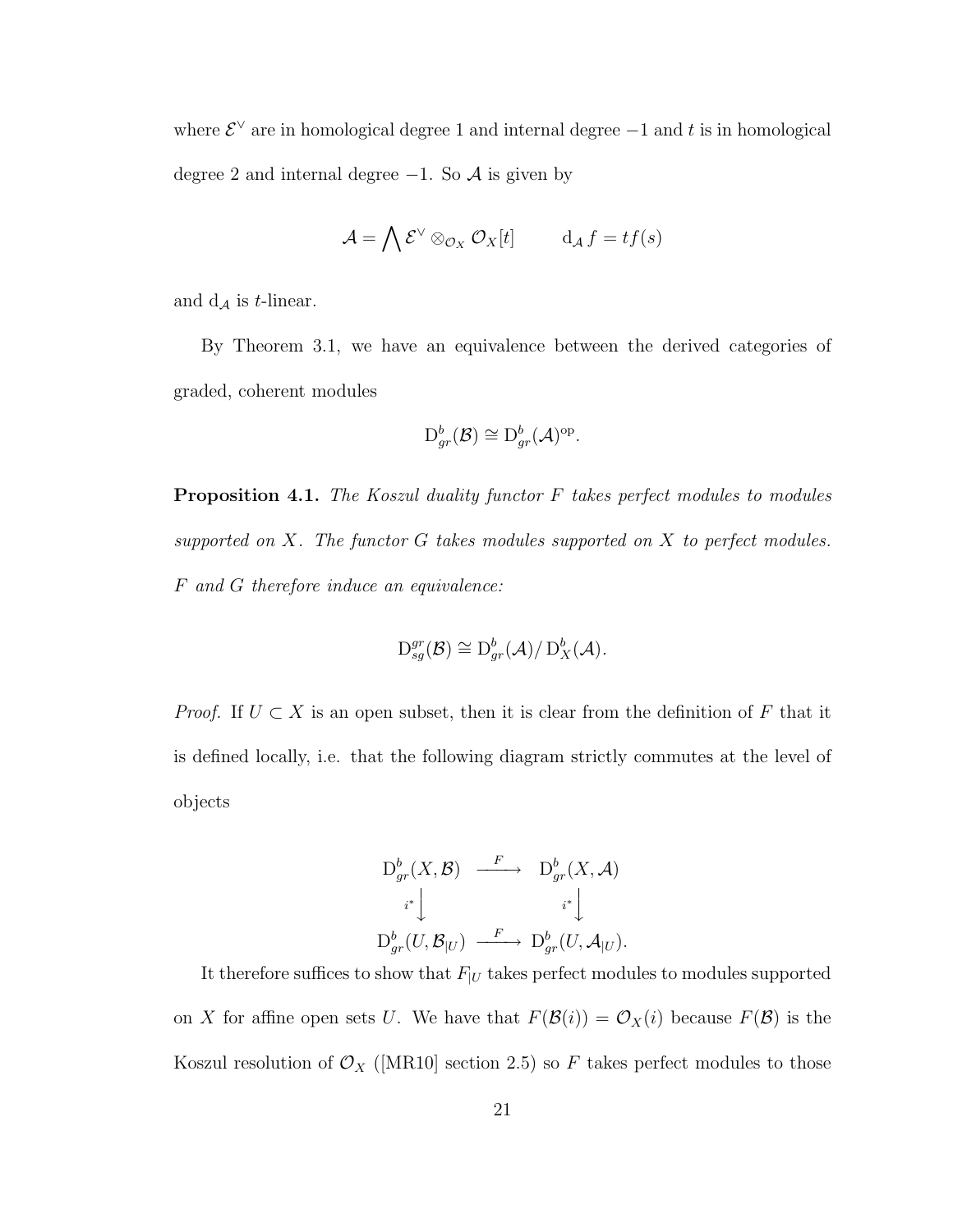which are locally in the subcategory classically generated by  $\mathcal{O}_X(i)$  for  $i \in \mathbb{Z}$ . Therefore *F* takes perfect modules to modules supported on *X*. Similarly, *G* is defined locally and takes  $\mathcal{O}_X(i)$  to  $\mathcal{B}(i)$  and therefore takes modules which are  $\Box$ supported on *X* to perfect modules.

We now consider the quotient on the right side of the equality of Proposition 4.1:

$$
\mathrm{D}_{sg}^{gr}(\mathcal{B}) \cong \mathrm{D}_{gr}^b(\mathcal{A})/\mathrm{D}_X^b(\mathcal{A}).
$$

We will prove that  $D^b_{gr}(\mathcal{A})/D^b_{X}(\mathcal{A})$  is equivalent to the bounded derived category  $D^{b}(Y)$  of coherent sheaves on *Y*.

First, we show that taking the quotient by the modules supported on *X* has the effect of restricting the space to the complement of their support, similar to Serre's original result on the category of coherent sheaves on projective space. Define:

$$
\mathcal{A}[t^{-1}] = \bigwedge \mathcal{E}^{\vee} \otimes_{\mathcal{O}_X} \mathcal{O}_X[t, t^{-1}], \qquad d_{\mathcal{A}} f = tf(s).
$$

Proposition 4.2. *There is an equivalence of triangulated categories*

$$
\mathrm{D}_{gr}^b(\mathcal{A})/\mathrm{D}_X^b(\mathcal{A})\cong \mathrm{D}_{gr}^b(\mathcal{A}[t^{-1}]).
$$

Before we proceed with the proof of this proposition, we need to understand that modules supported on *X*, i.e. those that are locally in  $\langle \mathcal{O}_X(i) \rangle_{i \in \mathbb{Z}}$ , are the modules which have cohomology coherent as  $\mathcal{O}_X$ -modules. We start with the following lemma.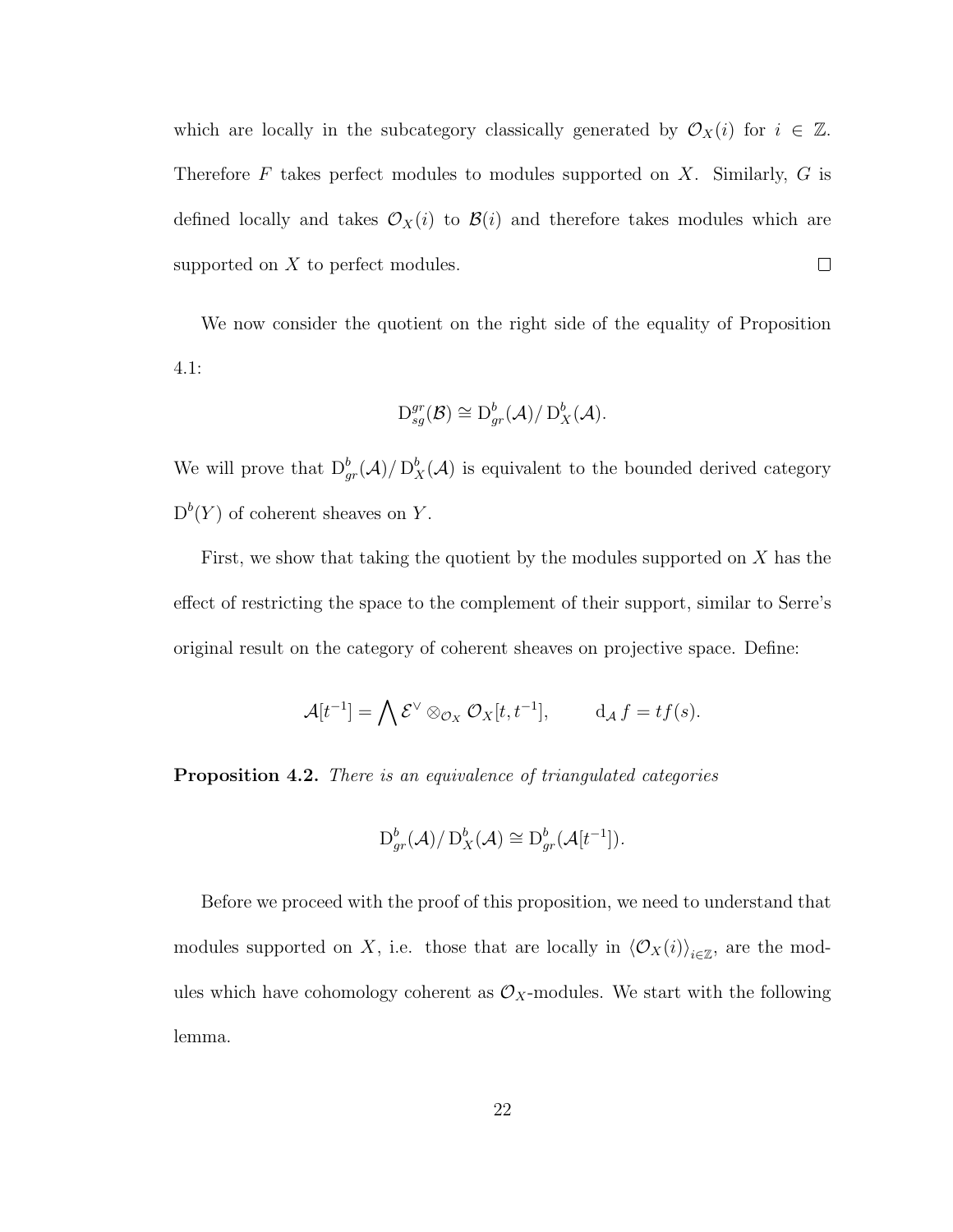Lemma 4.3. *Let X be a regular scheme and let R be a sheaf of dg algebras such that*  $\mathcal{R}^i = 0$  *for all*  $i > 0$ ,  $\mathcal{R}_j = 0$  *for all*  $j > 0$ ,  $\mathcal{R}_0^0 = \mathcal{O}_X$  *and*  $H^0(\mathcal{R})_0 = \mathcal{O}_X$ *. If*  $\mathcal{M}$ *is a coherent module over R and* H(*M*) *is coherent when considered as a module over*  $\mathcal{O}_X$ *, then as an object in*  $D^b_{gr}(X,\mathcal{R})$ *, M is supported on X, i.e. it is locally in*  $\langle \mathcal{O}_X(i) \rangle_{i \in \mathbb{Z}}$ *.* 

*Proof.* Since the question is local, we can consider X to be affine. If  $H(\mathcal{M})$  is coherent when considered as an  $\mathcal{O}_X$ -module, then the cohomology of  $\mathcal M$  is bounded above and below. Furthermore, each  $H^i(\mathcal{M})$  is nonzero in only finitely many internal degrees. The proof is by induction on the number of pairs  $(i, j)$  such that  $H^{i}(\mathcal{M})_{j} \neq$ 0.

If *M* is acyclic, then it is in  $\langle \mathcal{O}_X(i) \rangle_{i \in \mathbb{Z}}$ . Now assume that the statement of the proposition is true for all *M* with at most *N* pairs  $(i, j)$  such that  $H^{i}(\mathcal{M})_{j} \neq 0$ .

Write  $M$  as the complex:

$$
\ldots \longrightarrow \mathcal{M}^{n-1} \longrightarrow \mathcal{M}^n \longrightarrow \mathcal{M}^{n+1} \longrightarrow \mathcal{M}^{n+2} \longrightarrow \ldots
$$

Let *n* be the lowest degree such that  $H^n(\mathcal{M}) \neq 0$ . Then M is quasi-isomorphic to the complex  $\tau_{\geq n} \mathcal{M}$  of  $\mathcal{O}_X$ -modules

$$
\ldots \longrightarrow 0 \longrightarrow \operatorname{Coker} \mathrm{d}^{n-1}_{\mathcal{M}} \longrightarrow \mathcal{M}^{n+1} \longrightarrow \mathcal{M}^{n+2} \longrightarrow \ldots
$$

By our assumption on *R*, this complex is also an *R*-module.

Denote by  $\mathcal F$  the kernel of the morphism

$$
d^n : \mathrm{Coker}\,d_{\mathcal{M}}^{n-1} \longrightarrow \mathcal{M}^{n+1}.
$$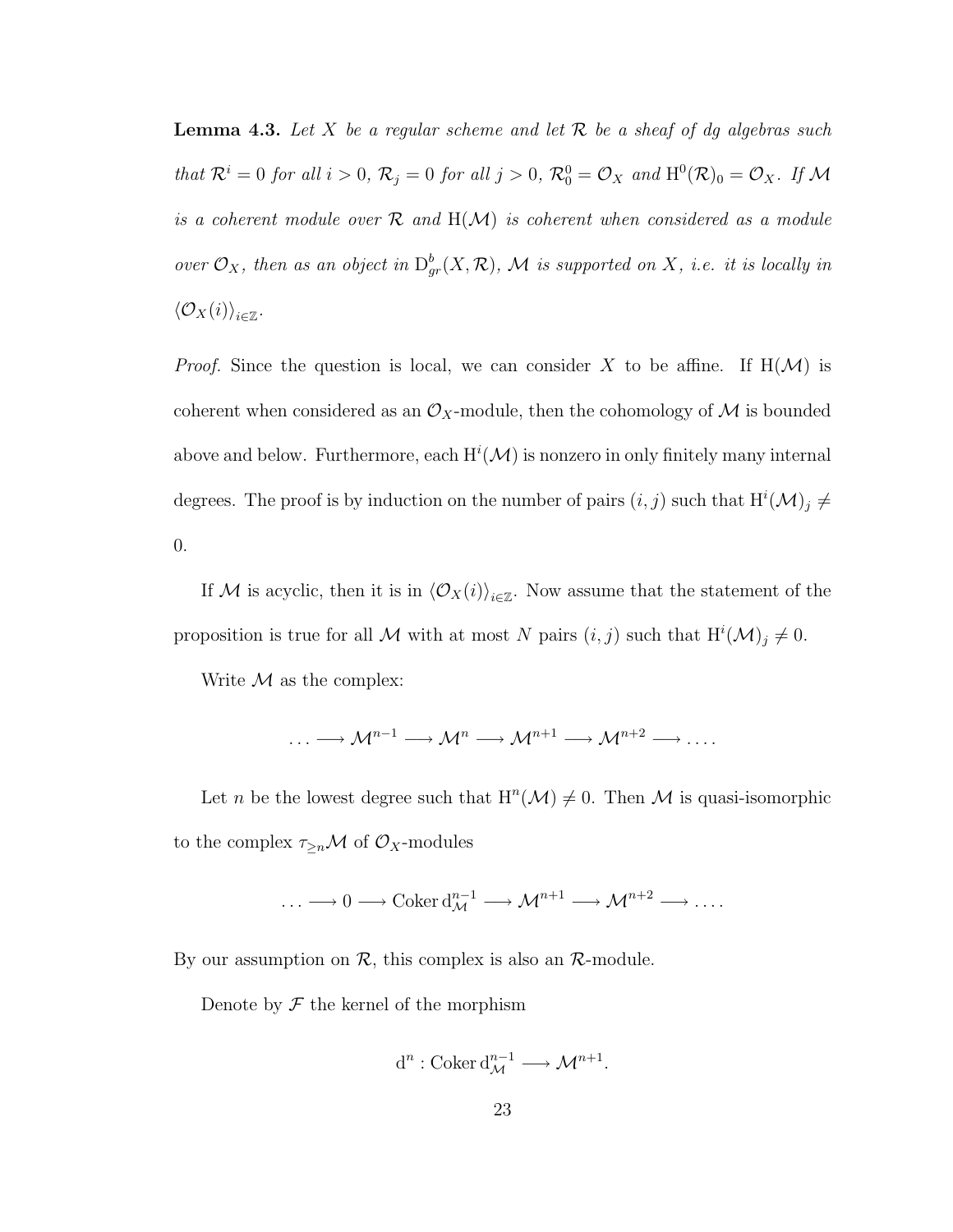$\mathcal F$  is a submodule of  $\tau_{\ge n}\mathcal M$  as an  $\mathcal R$ -module because it is closed under the action of *R* because of our assumption on *R*. We have  $\mathcal{F} \cong H^n(\mathcal{M})$  so  $\mathcal{F}$  is coherent as an *OX*-module.

Now let  $m \in \mathbb{Z}$  be the lowest internal degree for which  $\mathcal{F}_m \cong H^n(\mathcal{M})_m \neq 0$ . Since  $\mathcal F$  is coherent,  $\mathcal F_m$  is also coherent as an  $\mathcal O_X$ -module. Observe that  $\mathcal R^i_j$  acts as zero on  $\mathcal{F}_m$  for all  $(i, j) \neq (0, 0)$  so  $\mathcal{F}_m$ , which is concentrated in degrees  $(n, m)$ is also an *R*-module.

Since *X* is regular and affine, we have that there is a finite free resolution of  $\mathcal{F}_m$ . So  $\mathcal{F}_m$  is quasi-isomorphic to a complex of  $\mathcal{O}_X$ -modules

$$
0 \longrightarrow \mathcal{O}_X^{\oplus r_k}(m) \longrightarrow \ldots \longrightarrow \mathcal{O}_X^{\oplus r_2}(m) \longrightarrow \mathcal{O}_X^{\oplus r_1}(m) \longrightarrow 0.
$$

But since  $\mathcal{R}^i_j$  acts as 0 on  $\mathcal{F}_m$  for all  $(i, j) \neq (0, 0)$  and  $R^0_0 = \mathcal{O}_X$ ,  $\mathcal{F}_m$  is also quasiisomorphic to this complex considered as an  $\mathcal{R}$ -module with  $\mathcal{R}$  acting trivially except for the (0,0) piece. Therefore  $\mathcal{F}_m$  represents an object in  $\langle \mathcal{O}_X(i) \rangle_{i \in \mathbb{Z}}$ . The cone of the inclusion morphism  $\mathcal{F}_m \to \tau_{\geq n} \mathcal{M}$  has the same cohomology as  $\mathcal M$  except that the piece in degrees  $(n, m)$  is zero, so by the induction assumption, this cone is also in  $\langle \mathcal{O}_X(i) \rangle_{i \in \mathbb{Z}}$ . Thus  $\tau_{\geq n} \mathcal{M}$  and consequently  $\mathcal{M}$  are in  $\langle \mathcal{O}_X(i) \rangle_{i \in \mathbb{Z}}$ .  $\Box$ 

We are going to prove that the same result is true for  $A = \bigwedge^{\bullet} E \otimes \mathcal{O}_X[t]$ . To do this, we will regrade  $\mathcal A$ . Let  $\mathcal R$  be the symmetric algebra:

$$
\mathcal{R}=\mathcal{S}\mathrm{ym}(\ldots \to 0 \to \mathcal{E}^{\vee} \xrightarrow{-s^{\vee}} t\mathcal{O}_X \to 0 \to \ldots),
$$

where  $\mathcal{E}^{\vee}$  are in cohomological degree  $-1$  and internal degree  $-1$  and t is in coho-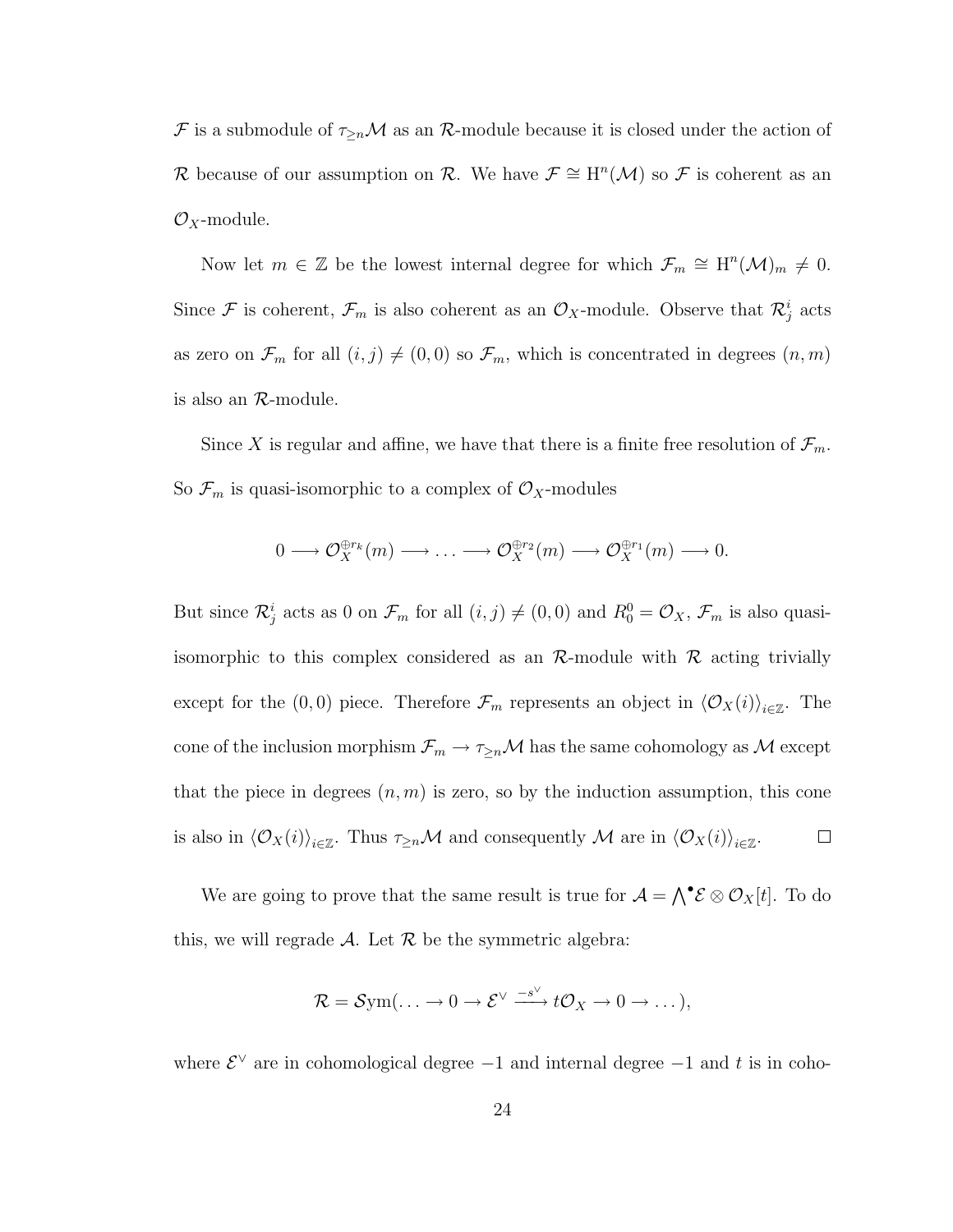mological degree 0 and internal degree  $-1$ . So  $\mathcal R$  is the symmetric algebra of the same complex of vector bundles as the one for  $A$ , except that the complex is shifted twice to the left. We define a functor

$$
\mu: \mathrm{D}_{gr}(\mathcal{A}) \to \mathrm{D}_{gr}(\mathcal{R}),
$$

by  $\mu(\mathcal{M})_j^i = \mathcal{M}_j^{i-2j}$ . It is clear that this functor, and its obvious inverse respect cones and shifts. So  $\mu$  an equivalence of triangulated categories. It is also clear that the functors restrict to the subcategories  $D_{gr}^b(\mathcal{A})$  and  $D_{gr}^b(\mathcal{R})$ . The functor  $\mu$ does not respect internal degree shifts, but  $\mu(\mathcal{O}_X(k)) = \mathcal{O}_X[-2k](k)$  so we still have that  $\mu$  takes the subcategory  $\langle \mathcal{O}_X(i) \rangle_{i \in \mathbb{Z}}$  in  $D^b_{gr}(\mathcal{A})$  to the subcategory  $\langle \mathcal{O}_X(i) \rangle_{i \in \mathbb{Z}}$ in  $D_{gr}^b(\mathcal{R})$ . The inverse functor also does the same in the other direction. Thus, we can apply Lemma 4.3 to conclude the following lemma.

**Lemma 4.4.** If a module  $\mathcal M$  in  $D^b_{gr}(\mathcal A)$  is has its cohomology  $H(\mathcal A)$  coherent when *considered as an*  $\mathcal{O}_X$ *-module, then it is supported on X. Thus, the full subcategory in*  $D^b_{gr}(\mathcal{A})$  *consisting of objects which have cohomology coherent over*  $\mathcal{O}_X$  *is equal to the subcategory*  $D_X^b(\mathcal{A})$  *of modules supported on*  $X$ *.*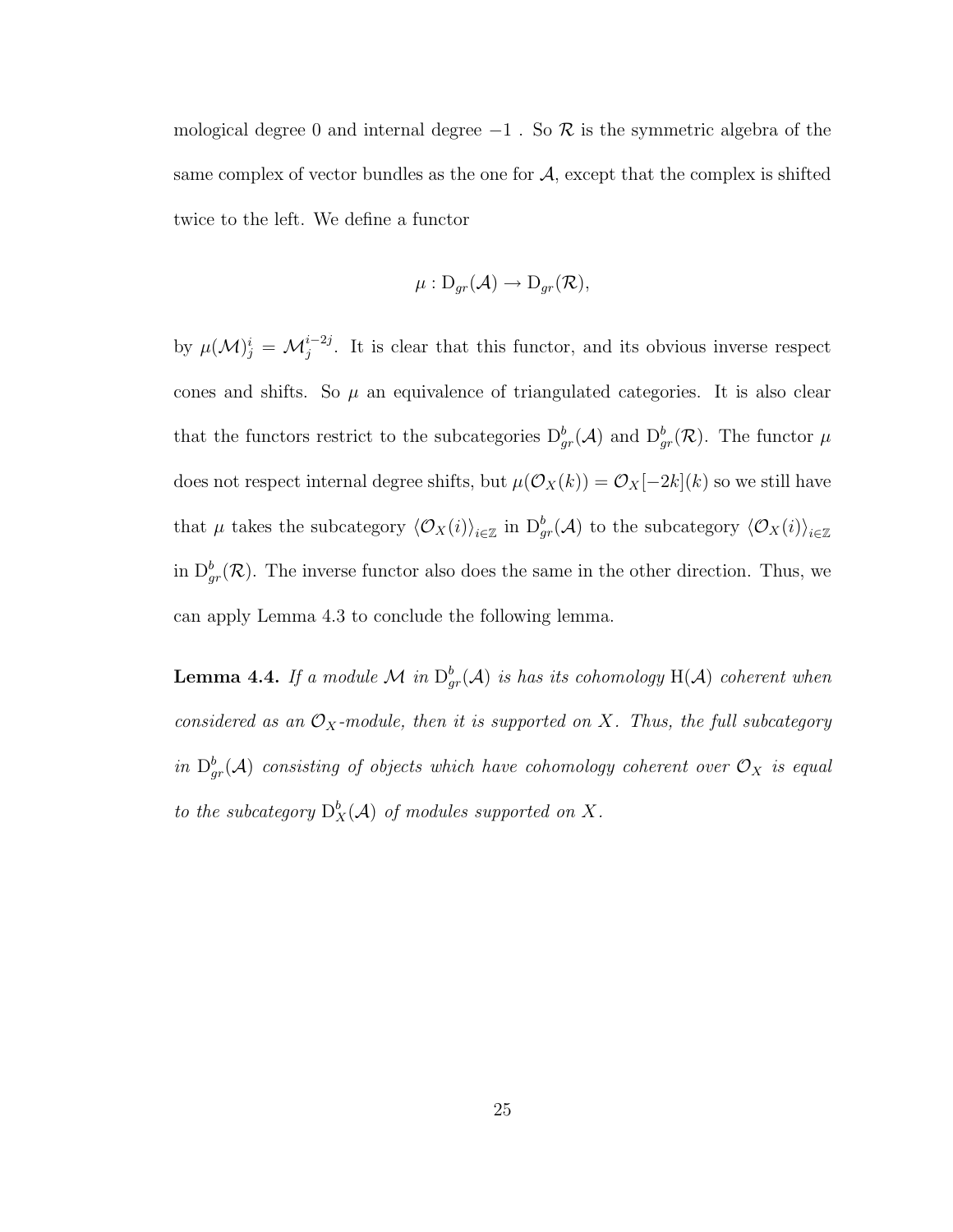In what follows, it will be useful to consider the following diagram, which describes  $A$  in low degrees

$$
t\Lambda^{2}\mathcal{E}^{\vee}
$$
\n
$$
t^{2}\mathcal{O}_{X}
$$
\n
$$
h = 4
$$
\n
$$
\uparrow \qquad \qquad h = 3
$$
\n
$$
\uparrow \qquad \qquad \downarrow \mathcal{E}^{\vee}
$$
\n
$$
\uparrow \qquad \qquad \downarrow \mathcal{E}^{\vee}
$$
\n
$$
\uparrow \qquad \qquad \downarrow \mathcal{E}^{\vee}
$$
\n
$$
\downarrow \mathcal{E}^{\vee}
$$
\n
$$
h = 2
$$
\n
$$
\uparrow \qquad \qquad \downarrow \mathcal{E}^{\vee}
$$
\n
$$
h = 1
$$
\n
$$
(*)
$$

$$
\mathcal{O}_X \qquad h = 0
$$
  
 $i = -3$   $i = -2$   $i = -1$   $i = 0$ 

We are now ready to proceed with the proof of the equivalence

$$
\mathrm{D}_{gr}^b(\mathcal{A})/\mathrm{D}_X^b(\mathcal{A})\cong \mathrm{D}_{gr}^b(\mathcal{A}[t^{-1}]).
$$

*Proof of proposition 4.2.* Consider the inclusion morphism  $\phi : A \to A[t^{-1}]$  and the induced functor:

$$
\varphi_*: \mathrm{D}_{gr}(\mathcal{A}) \ \longrightarrow \ \mathrm{D}_{gr}(\mathcal{A}[t^{-1}])
$$

$$
\mathcal{M} \ \longmapsto \ \mathcal{A}[t^{-1}] \otimes_{\mathcal{A}} \mathcal{M}.
$$

We first need to see that this functor is well-defined. We do not need to use the derived tensor product because we can identify

$$
\varphi_*(\mathcal{M}) = \mathcal{A}[t^{-1}] \otimes_{\mathcal{A}} \mathcal{M} \cong \mathcal{O}_X[t, t^{-1}] \otimes_{\mathcal{O}_X[t]} \mathcal{M},
$$
\n(4.1)

where the differential is  $d(t^k \otimes m) = t^k \otimes d_{\mathcal{M}}(m)$ , linear in the first factor. Note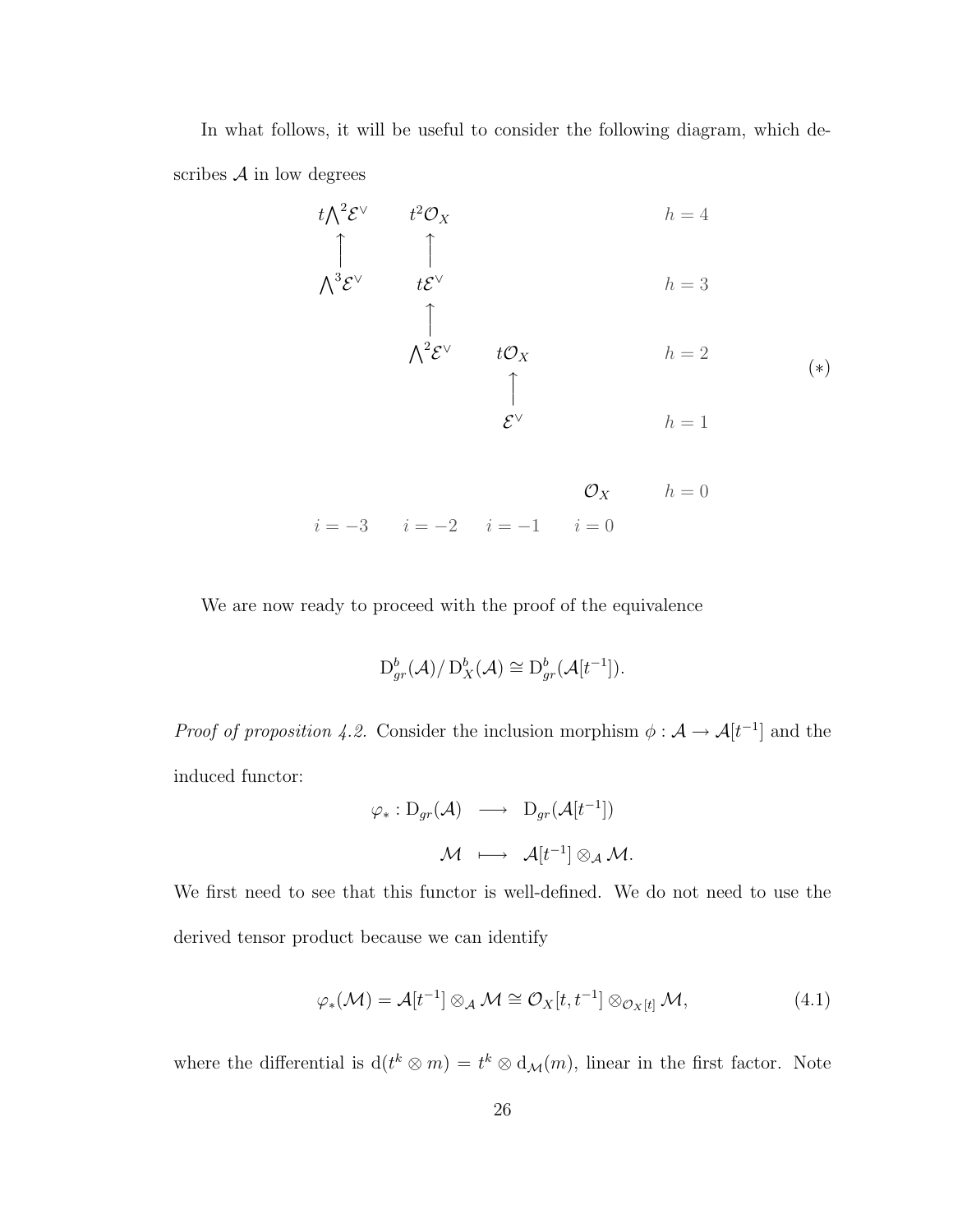that a section

$$
\sum_i t^i \otimes m_i
$$

of  $\mathcal{O}_X[t, t^{-1}] \otimes_{\mathcal{O}_X[t]} \mathcal{M}$  can always be written in the form  $t^k \otimes m$  by pulling out  $t$ 's to equalize the powers of t on the left to the lowest power of *t* appearing in the sum. To, show that  $\varphi_*,$  is well-defined, we are going to show that it takes acyclic modules to acyclic modules. For this, we want to see that

$$
H(\varphi_* \mathcal{M}) = H(\mathcal{O}_X[t, t^{-1}] \otimes_{\mathcal{O}_X[t]} \mathcal{M}) \cong \mathcal{O}_X[t, t^{-1}] \otimes_{\mathcal{O}_X[t]} H(\mathcal{M}). \tag{4.2}
$$

We are going to show this directly. Consider the morphism of  $\mathcal{O}_X$ -modules

$$
\alpha: \mathrm{H}(\mathcal{O}_X[t, t^{-1}]\otimes_{\mathcal{O}_X[t]} \mathcal{M}) \to \mathcal{O}_X[t, t^{-1}]\otimes_{\mathcal{O}_X[t]} \mathrm{H}(\mathcal{M})
$$

that sends a section represented by  $t^k \otimes m$  in the kernel of the differential  $d_{\varphi_*\mathcal{M}}$  to  $t^k \otimes m$  where *m* is considered as a section of the cohomology H( $\mathcal{M}$ ). We need first to see that  $\alpha$  takes a section represented by  $t^k \otimes m$  in the kernel of the differential to a section of the form  $t^{k'} \otimes m'$  where  $m'$  is in the kernel of  $d_M$ . Indeed, if  $t^k \otimes m$ is such a section, then  $d(t^k \otimes m) = t^k \otimes d_{\mathcal{M}}(m) = 0$ , which means that there is a  $p > 0$  such that  $t^p d_M(m) = 0$  in *M*. But  $t^k \otimes m = t^{k-p} \otimes t^p m$  with  $d_M(t^p m) = 0$ . The map  $\alpha$  is well-defined since  $d(t^k \otimes m) = t^k \otimes d(m)$  so an element in the image of the differential is taken to zero. It is clear that  $\alpha$  has a well-defined inverse  $\beta$ which takes a section represented by  $t^k \otimes m$  with  $m \in \text{Ker } d_{\mathcal{M}}$  to  $t^k \otimes m$  considered as a section of the kernel of the differential of  $H(\mathcal{O}_X[t, t^{-1}] \otimes_{\mathcal{O}_X[t]} \mathcal{M})$ .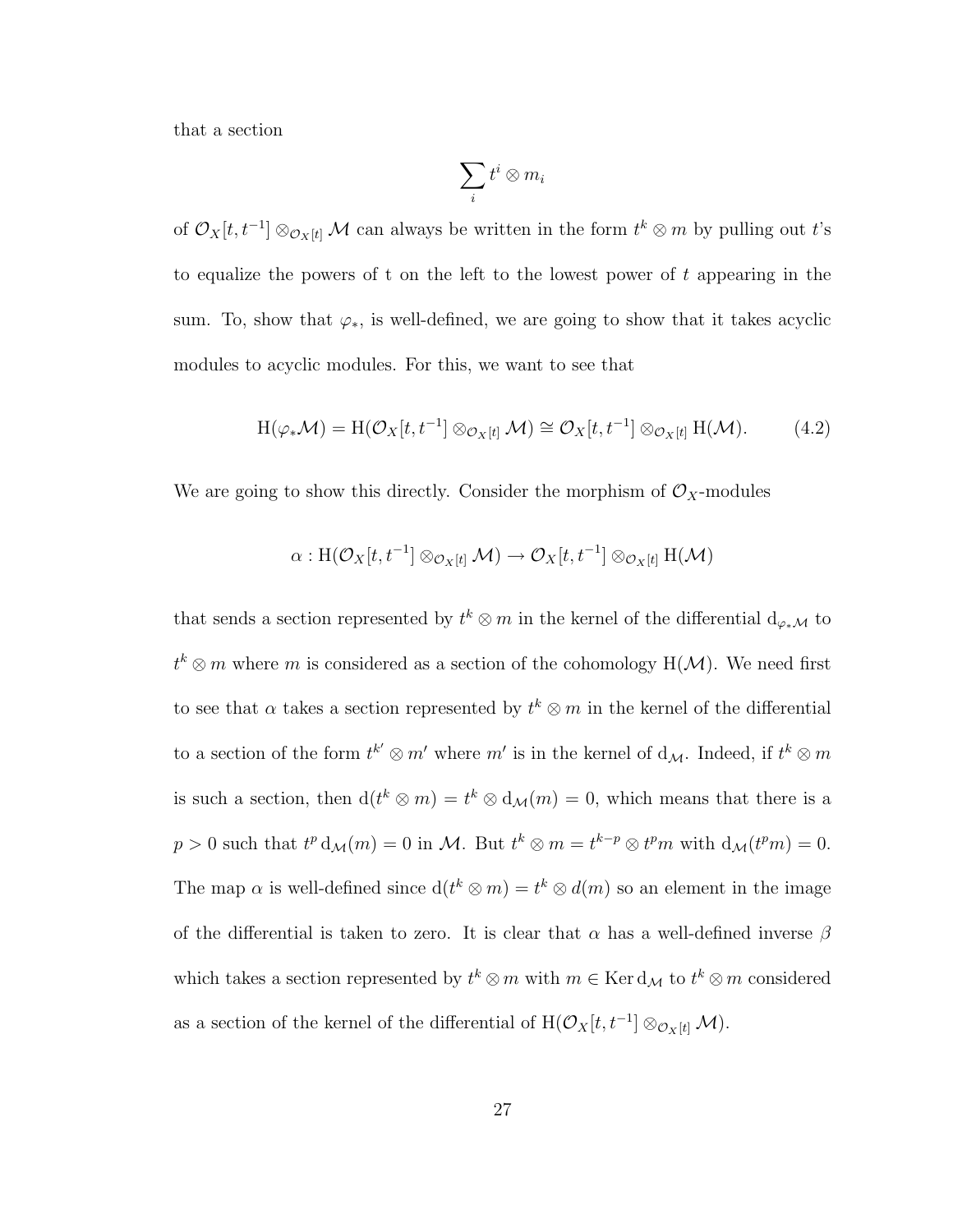So if *M* has  $H(\mathcal{M}) = 0$ , then  $H(\varphi_* \mathcal{M}) = 0$ . Therefore the functor  $\varphi_*$  is welldefined.

Consider the functor in the opposite direction:

$$
\varphi^* : D_{gr}(\mathcal{A}[t^{-1}]) \longrightarrow D_{gr}(\mathcal{A})
$$

$$
\mathcal{N} \longmapsto \mathcal{N}_{\leq 0},
$$

where  $\mathcal{N}_{\leq 0}$  denotes the part of  $\mathcal N$  with non-positive internal grading. This functor is well-defined as well since it takes acyclic modules to acyclic modules.

We claim that these functors induce the equivalence of the proposition. First,  $\varphi_*$ descends to a functor  $\bar{\varphi}_*$  from the quotient  $D_{gr}(\mathcal{A})/D^b_X(\mathcal{A})$  since if we take an object locally in  $\langle \mathcal{O}_X(i) \rangle_{i \in \mathbb{Z}}$ , its cohomology is *t*-torsion so and by using (4.2), we can see that its image is 0 under  $\bar{\varphi}_*$ . Second, these functors take elements of  $D^b_{gr}(\mathcal{A})$  into elements of  $D_{gr}^b(\mathcal{A}[t^{-1}])$  and vice versa. Third, the composition of these functors is isomorphic to the identity functor; which is what we show next.

Consider the natural transformation

$$
\mathrm{Id} \longrightarrow \varphi^* \circ \bar{\varphi}_*
$$

which is given by the the morphisms

$$
\mathcal{M} \longrightarrow (\mathcal{A}[t, t^{-1}] \otimes_{\mathcal{A}} \mathcal{M})_{\leq 0} \cong (\mathcal{O}_X[t, t^{-1}] \otimes_{\mathcal{O}_X[t]} \mathcal{M})_{\leq 0}
$$

given for each  $\mathcal{M} \in D^b_{gr}(A)$  by taking sections  $m$  to  $1 \otimes m$  if their internal degrees are non-positive and to 0 if their internal degrees are positive. Let  $\mathcal J$  be the cone of this morphism. We have the long exact sequence of sheaves of  $\mathcal{O}_X$ -modules in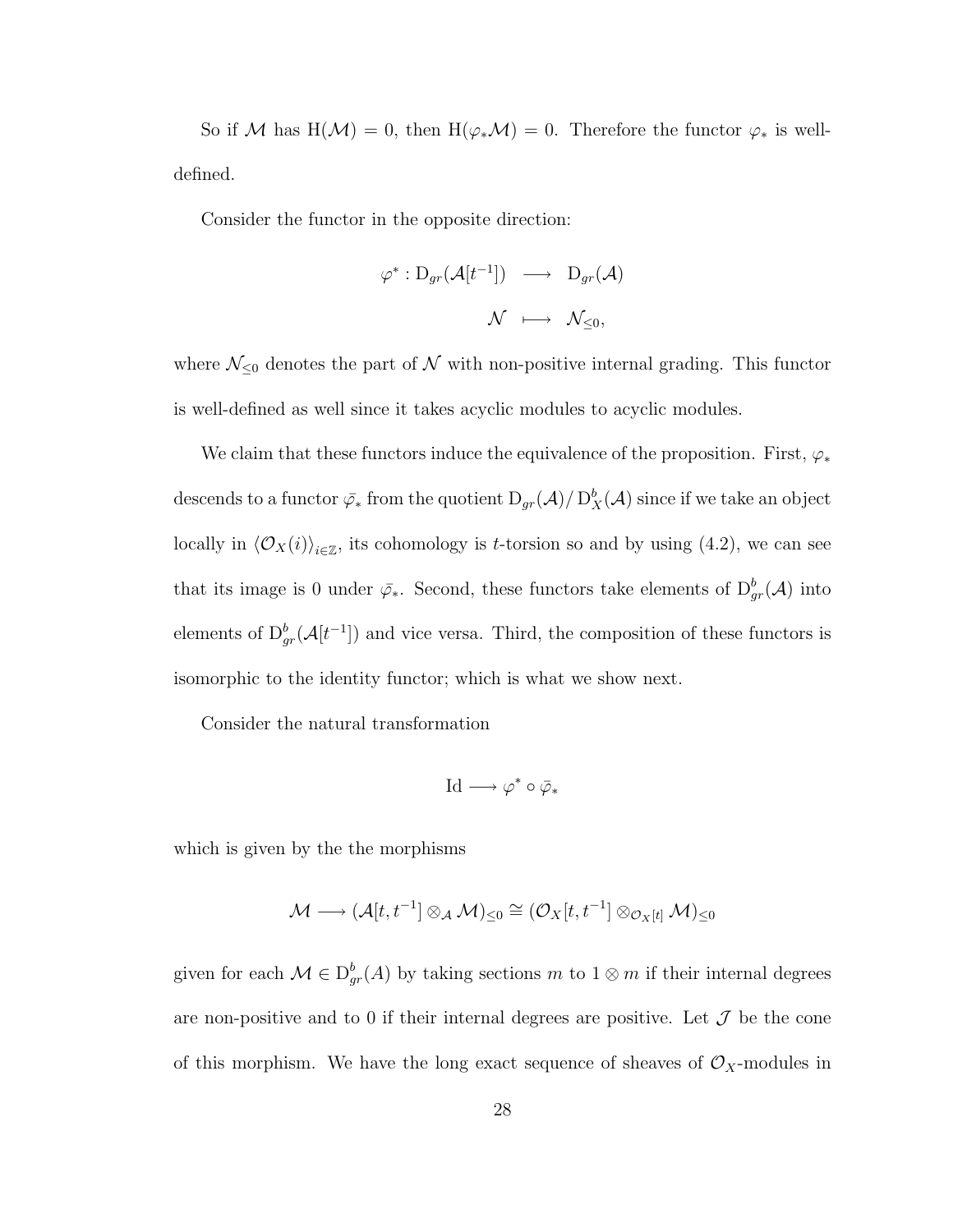cohomology:

$$
\ldots \longrightarrow H^{i}(\mathcal{M}) \longrightarrow H^{i}(\varphi^{*} \circ \overline{\varphi}_{*} \mathcal{M}) \longrightarrow H^{i}(\mathcal{J}) \longrightarrow H^{i+1}(\mathcal{M}) \longrightarrow H^{i+1}(\varphi^{*} \circ \overline{\varphi}_{*} \mathcal{M}) \longrightarrow \ldots
$$

So we have the short exact sequence

$$
0 \longrightarrow \mathrm{Coker}(\alpha_i) \longrightarrow \mathrm{H}^i(\mathcal{J}) \longrightarrow \mathrm{Ker}(\alpha_{i+1}) \longrightarrow 0,
$$

where

$$
\alpha_i: \mathrm{H}^i(\mathcal{M}) \to \mathrm{H}^i((\mathcal{O}_X[t, t^{-1}] \otimes_{\mathcal{O}_X[t]} \mathcal{M})_{\leq 0})
$$

is the induced map on cohomology. By using  $(4.2)$ , the coherence of  $H(\mathcal{M})$  over H( $A$ ) and the fact that below degree  $-r$ , all sections of H( $A$ ) in internal degree  $-j \leq$  $-r$  are of the form  $t^j a$  for sections *a* of internal degree 0, one can show that Ker( $\alpha_{i+1}$ ) and  $Coker(\alpha_i)$  are coherent over  $\mathcal{O}_X$ . So by the short exact sequence above,  $H(\mathcal{J})$ is coherent over  $\mathcal{O}_X$ . Therefore by Lemma 4.4, the cone  $\mathcal J$  a module supported on *X*. Therefore this natural transformation is an isomorphism of functors.

On the other hand, consider the natural transformation

$$
\bar{\varphi}_* \circ \varphi^* \longrightarrow \mathrm{Id}
$$

given by the morphisms

$$
\mathcal{A}[t^{-1}]\otimes_{\mathcal{A}}(\mathcal{N})_{\leq 0}\longrightarrow \mathcal{N}
$$

given for each  $\mathcal{N} \in D^b_{gr}(\mathcal{A}[t^{-1}])$ , by taking sections  $a \otimes n$  to an. For each  $\mathcal{N}$ , this morphism is clearly surjective. It is also injective since if we consider a section  $t^k \otimes n$  (by the isomorphism (4.1)) whose image is 0, then  $t^k n = 0$ , so  $n = t^{-k} t^k n = 0$ .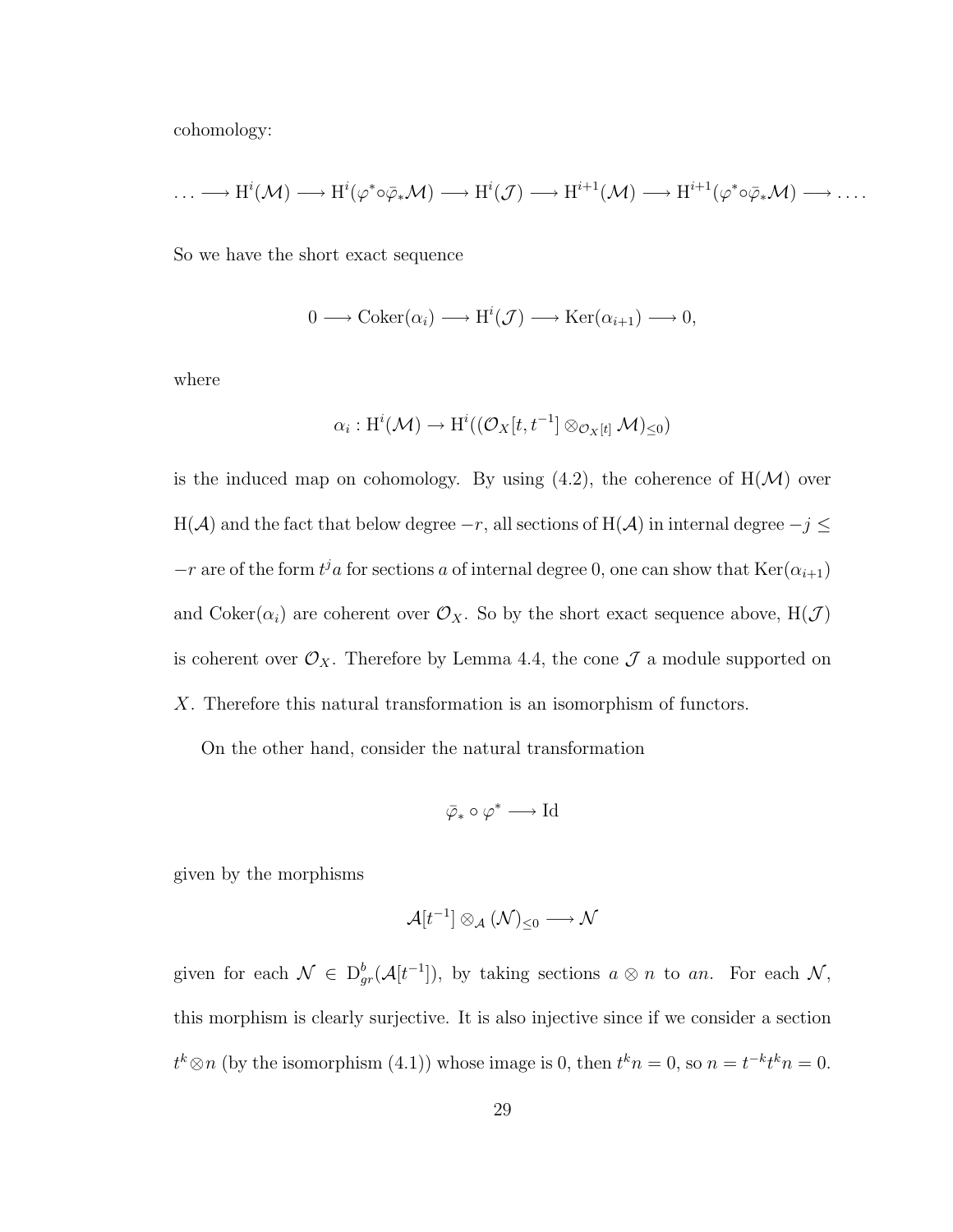Hence this natural transformation is also an isomorphism; which completes the proof of the equivalence.  $\Box$ 

Before, we move to the last steps in the proof of our equivalence, recall that when *Y* is expressed as the zero locus of the regular section  $s \in H^0(X, \mathcal{E})$ , the Koszul resolution of  $\mathcal{O}_Y$  is given by

$$
0 \to \bigwedge^r \mathcal{E}^{\vee} \to \ldots \to \bigwedge^2 \mathcal{E}^{\vee} \to \mathcal{E}^{\vee} \to \mathcal{O}_X \to \mathcal{O}_Y \to 0,
$$

where the differential is given by  $d(f) = f(s)$ , and is extended by the Leibnitz rule. If we denote this resolution by *K*, then we have  $K^1 = 0$ ,  $K^0 = \mathcal{O}_X$ ,  $K^{-1} = \mathcal{E}^{\vee}$ ,  $K^{-2} = \bigwedge^2 \mathcal{E}^{\vee}$  and so on. Here, all components are in internal degree 0.

We now consider the structure of *A* in more detail. Observe from the diagram (∗) on page 26 or from direct computation that in each internal degree, there is a bluntly truncated and shifted copy of the Koszul resolution of  $\mathcal{O}_Y$ . On the other hand,  $\mathcal{A}[t^{-1}]$  has, in each internal degree, a shifted copy of the full Koszul resolution of  $\mathcal{O}_Y$ , since we now have the rest of the Koszul grading accompanied by negative powers of *t*. So the cohomology of  $\mathcal{A}[t^{-1}]$  is

$$
H(\mathcal{A}[t^{-1}]) \cong \mathcal{O}_Y[t, t^{-1}].
$$

Since in each internal degree  $\mathcal{A}[t^{-1}]$  is acyclic except at  $t^k \mathcal{O}_X$ , the morphism of sheaves that takes  $t^k \mathcal{O}_X$  to  $t^k \mathcal{O}_Y$  by restriction, and everything else to 0, is a morphism of sheaves of dg algebras. So we have a quasi-isomorphism

$$
\psi: \mathcal{A}[t^{-1}] \to \mathrm{H}(\mathcal{A}[t^{-1}]) \cong \mathcal{O}_Y[t, t^{-1}].
$$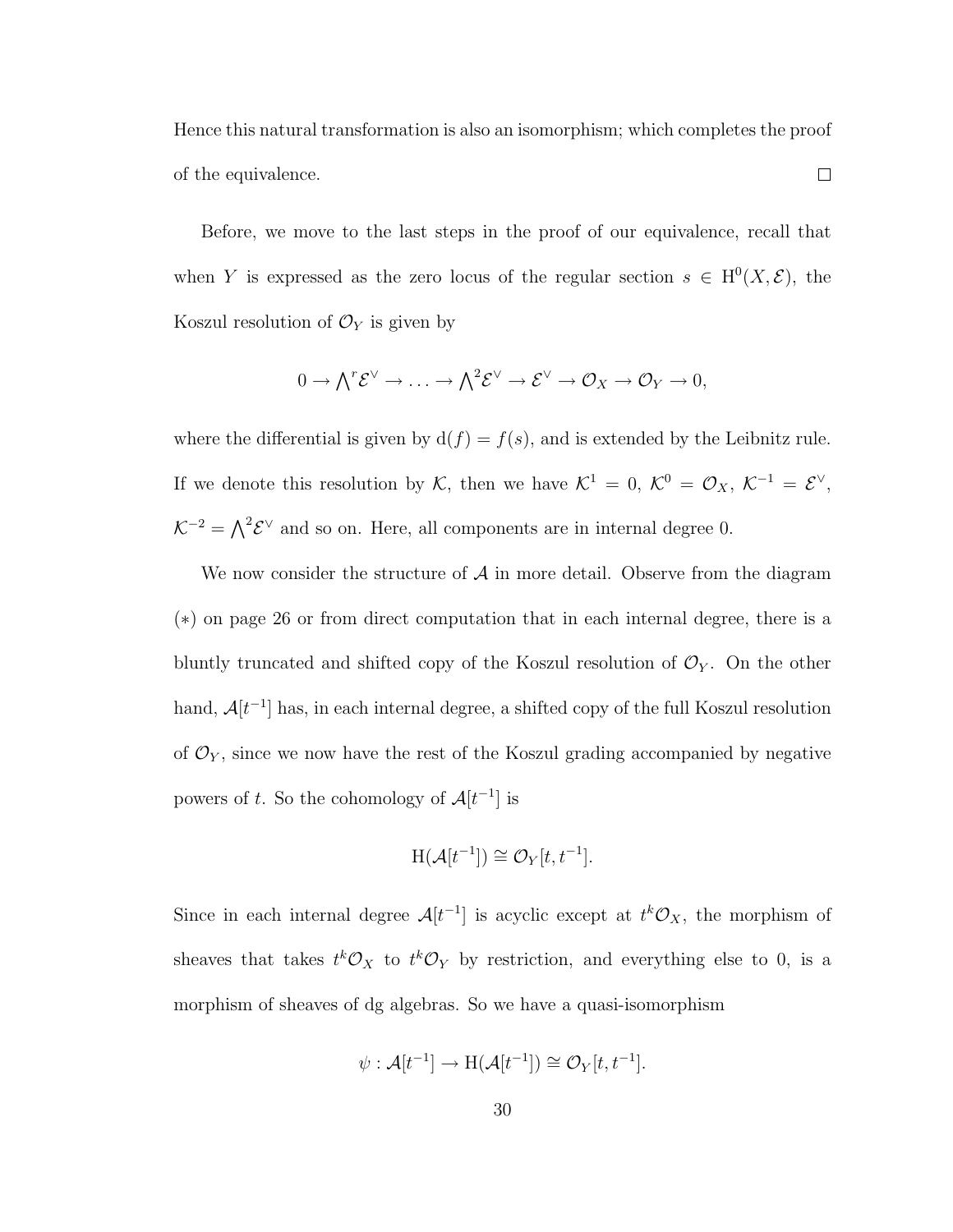By the same regrading trick we used above, we can apply Proposition 2.6. Thus we have arrived at:

**Proposition 4.5.** *There is a quasi-isomorphism between*  $\mathcal{A}[t^{-1}]$  *and its cohomology algebra*  $H(A[t^{-1}]) \cong \mathcal{O}_Y[t, t^{-1}]$ *. This quasi-isomorphism induces an equivalence* 

$$
\mathcal{D}_{gr}^b(\mathcal{A}[t^{-1}]) \cong \mathcal{D}_{gr}^b(\mathcal{O}_Y[t, t^{-1}]).
$$

Since the category of graded modules over  $\mathcal{O}_Y[t, t^{-1}]$  is equivalent to the category of  $k^{\times}$ -equivariant modules over  $Y \times (\mathbb{A}^1 \backslash \{0\})$ , we have

$$
\mathrm{D}_{gr}^b(\mathcal{O}_Y[t, t^{-1}]) \cong \mathrm{D}^b(\mathcal{O}_Y).
$$

Combining our results above gives the following chain of equivalences:

$$
D_{sg}^{k^{\times}}(Z) \cong \frac{D_{gr}^{b}(B)}{\text{Perf}\mathcal{B}} \cong \frac{\mathcal{D}_{gr}^{b}(\mathcal{A})^{\text{op}}}{D_{X}^{b}(\mathcal{A})^{\text{op}}} \cong \mathcal{D}_{gr}^{b}(\mathcal{A}[t^{-1}])^{\text{op}} \cong D_{gr}^{b}(\mathcal{O}_{Y}[t, t^{-1}])^{\text{op}} \cong D^{b}(Y)^{\text{op}} \cong D^{b}(Y),
$$

where the last equivalence is given by the functor  $\mathcal{RH}$ *om*( $\bullet$ *,* $\mathcal{O}_Y$ *)*, which is an equivalence of the bounded derived category of *Y* and its opposite category because *Y* is a local complete intersection in the regular variety *X* and is therefore Gorenstein. This gives us our main theorem

Theorem 4.6. *There is a an equivalence of triangulated categories:*

$$
D_{sg}^{k^{\times}}(Z) = D^{b}(Y).
$$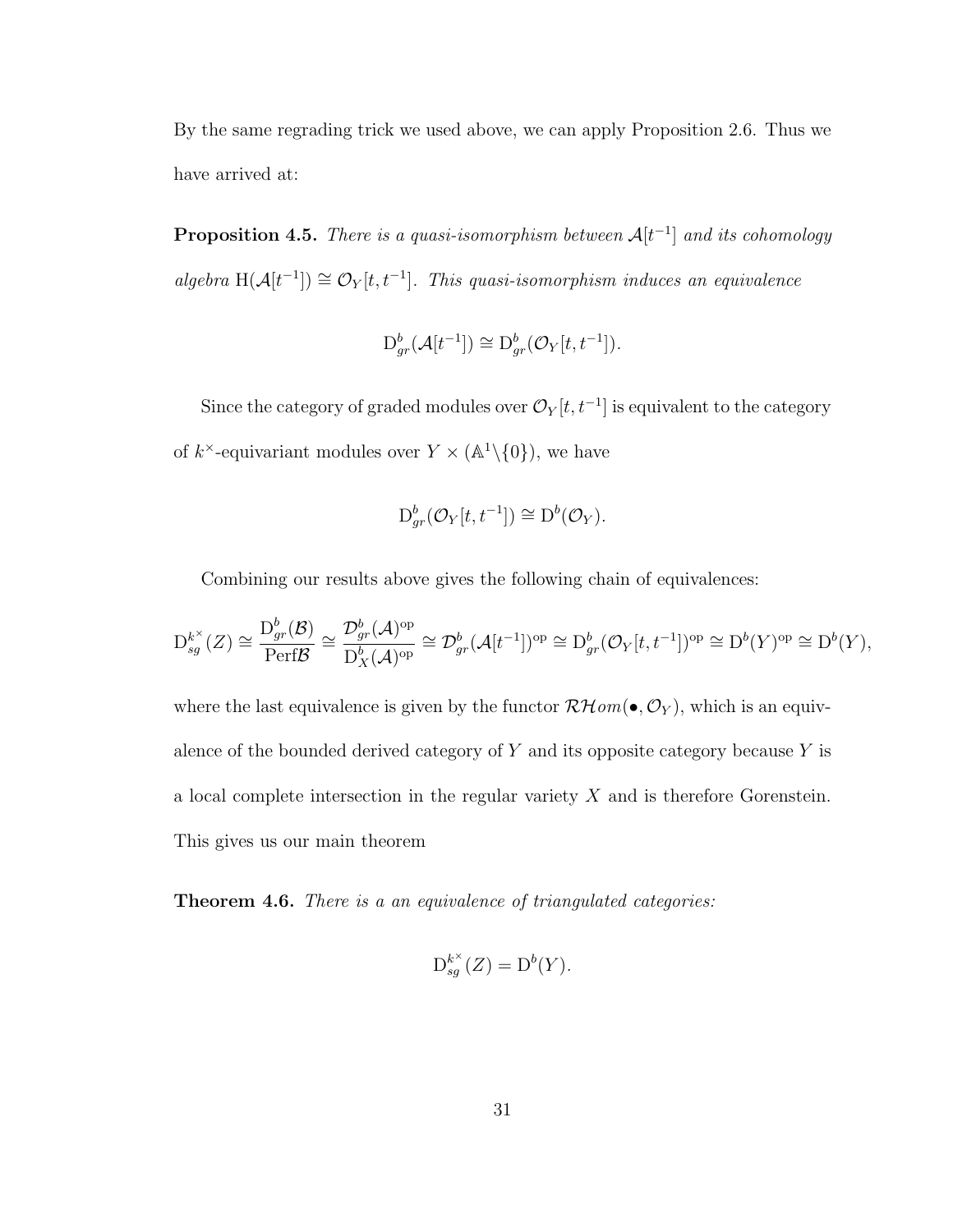Remark 4.7. When *s* is not a regular section, we get the same chain of equivalences except that the equivalence  $D^b_{gr}(\mathcal{O}_Y[t, t^{-1}]) \cong D^b(Y)$  does not hold since the Koszul complex  $K$  above is not a resolution anymore. So in this case we get an equivalence between  $D_{sg}^{k^{\times}}(Z)$  and  $D^{b}(\mathcal{K})$ .

The results of V. Lunts and D. Orlov in [LO10] give that two dg categories which have their homotopy categories equivalent to the same bounded derived category of coherent sheaves on a variety with enough locally free sheaves are quasi-equivalent — by which we mean that they are equivalent in Ho(dg-Cat), the localization of the category of dg categories by quasi-equivalences. Theorem 4.6 thus gives

**Corollary 4.8.** *The dg categories*  $\mathcal{D}^b(Y)$  *and*  $\mathcal{D}_{sg}^{k^{\times}}(Z)$  *are quasi-equivalent.*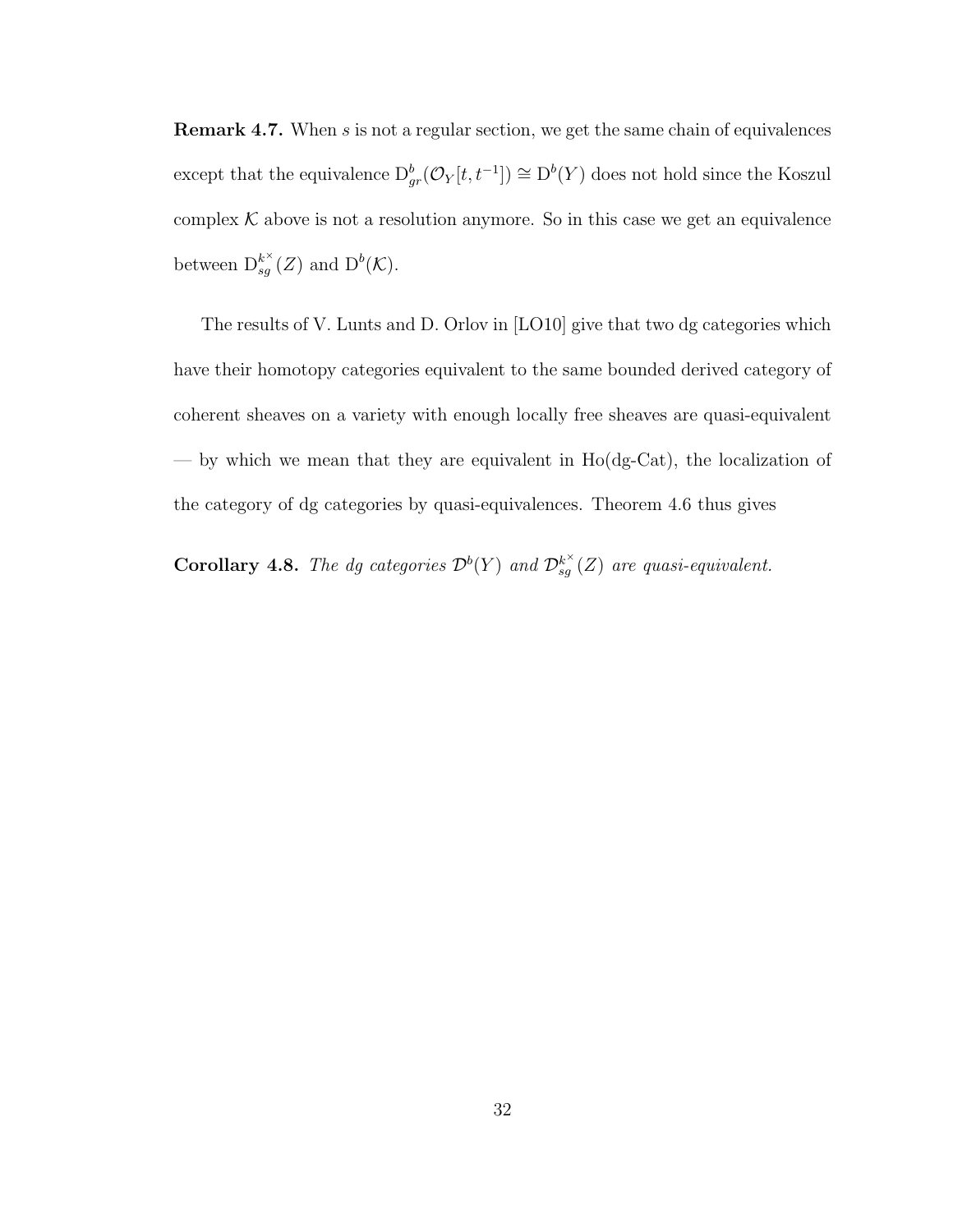## Bibliography

- [BEH87] Ragnar-Olaf Buchweitz, David Eisenbud, and Jürgen Herzog, *Cohen-Macaulay modules on quadrics*, Singularities, representation of algebras, and vector bundles (Lambrecht, 1985), Lecture Notes in Math., vol. 1273, Springer, Berlin, 1987, pp. 58–116. MR MR915169 (89g:13005)
- [BGG78] I. N. Bernšteĭn, I. M. Gel'fand, and S. I. Gel'fand, *Algebraic vector bundles on* P*<sup>n</sup> and problems of linear algebra*, Funktsional. Anal. i Prilozhen. 12 (1978), no. 3, 66–67. MR MR509387 (80c:14010a)
- [BGS88] A. A. Be˘ılinson, V. A. Ginsburg, and V. V. Schechtman, *Koszul duality*, J. Geom. Phys. 5 (1988), no. 3, 317–350. MR MR1048505 (91c:18011)
- [BP10] Vladimir Baranovsky and Jeremy Pecharich, *On equivalences of derived and singular categories*, Cent. Eur. J. Math. 8 (2010), no. 1, 1–14. MR 2593258
- [BvdB03] A. Bondal and M. van den Bergh, *Generators and representability of functors in commutative and noncommutative geometry*, Mosc. Math. J.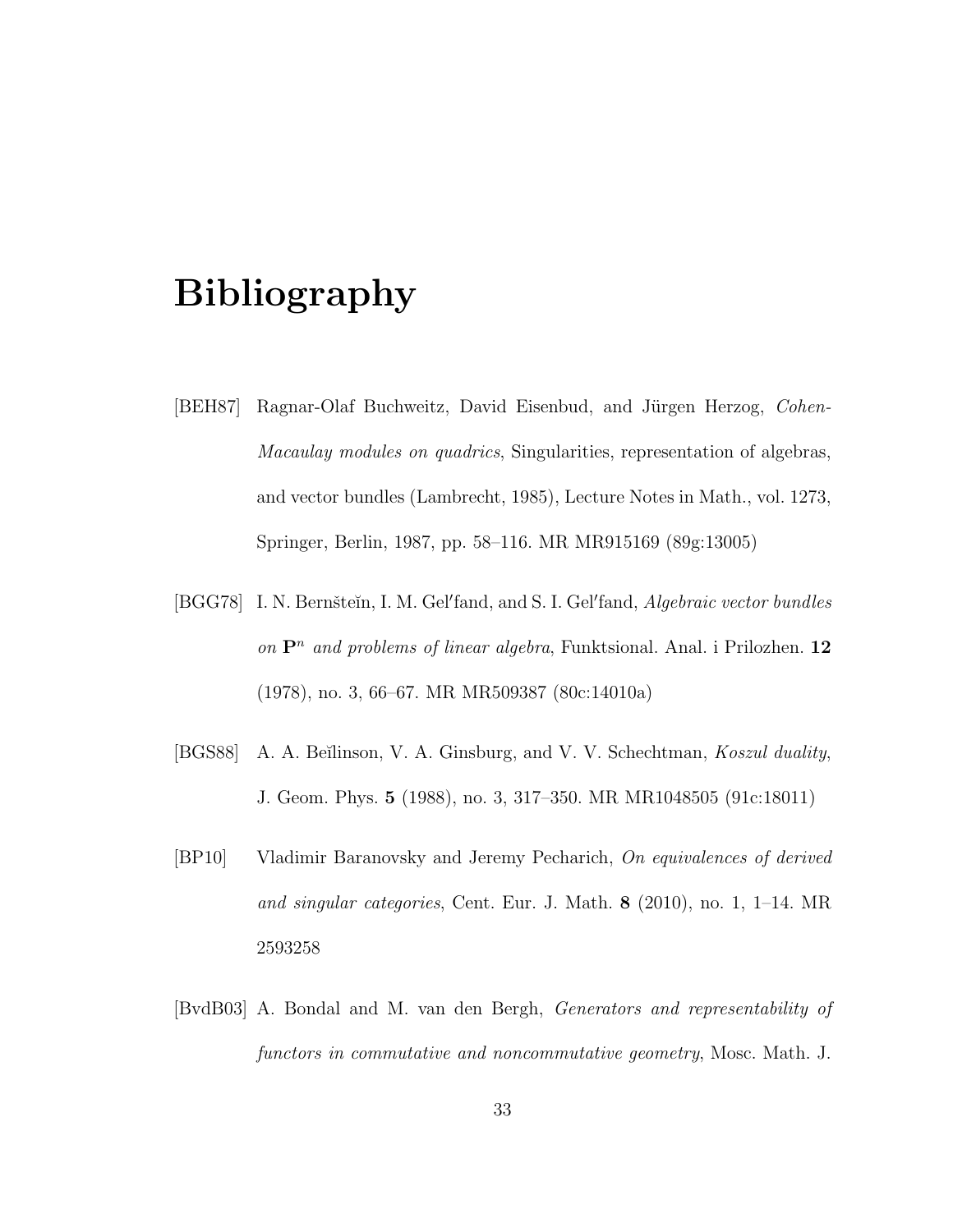3 (2003), no. 1, 1–36, 258. MR MR1996800 (2004h:18009)

- [CFK01] Ionut¸ Ciocan-Fontanine and Mikhail Kapranov, *Derived Quot schemes*, Ann. Sci. Ecole Norm. Sup. (4) **34** (2001), no. 3, 403-440. MR MR1839580 (2002k:14003)
- [Dri04] Vladimir Drinfeld, *DG quotients of DG categories*, J. Algebra 272 (2004), no. 2, 643–691. MR MR2028075 (2006e:18018)
- [Kel99] Bernhard Keller, *On the cyclic homology of exact categories*, J. Pure Appl. Algebra 136 (1999), no. 1, 1–56. MR MR1667558 (99m:18012)
- [KKP08] L. Katzarkov, M. Kontsevich, and T. Pantev, *Hodge theoretic aspects of mirror symmetry*, From Hodge theory to integrability and TQFT : tt\* geometry, Proceedings of Symposia in Pure Mathematics, vol. 78, 2008, pp. 78–174.
- [LO10] Valery A. Lunts and Dmitri O. Orlov, *Uniqueness of enhancement for triangulated categories*, J. Amer. Math. Soc. 23 (2010), 853–908.
- [MR10] Ivan Mirković and Simon Riche, *Linear koszul duality*, Compos. Math. 146 (2010), no. 1, 233–258.
- [Orl04] Dmitri O. Orlov, *Triangulated categories of singularities and D-branes in Landau-Ginzburg models*, Tr. Mat. Inst. Steklova 246 (2004), no. Algebr. Geom. Metody, Svyazi i Prilozh., 240–262. MR MR2101296 (2006i:81173)